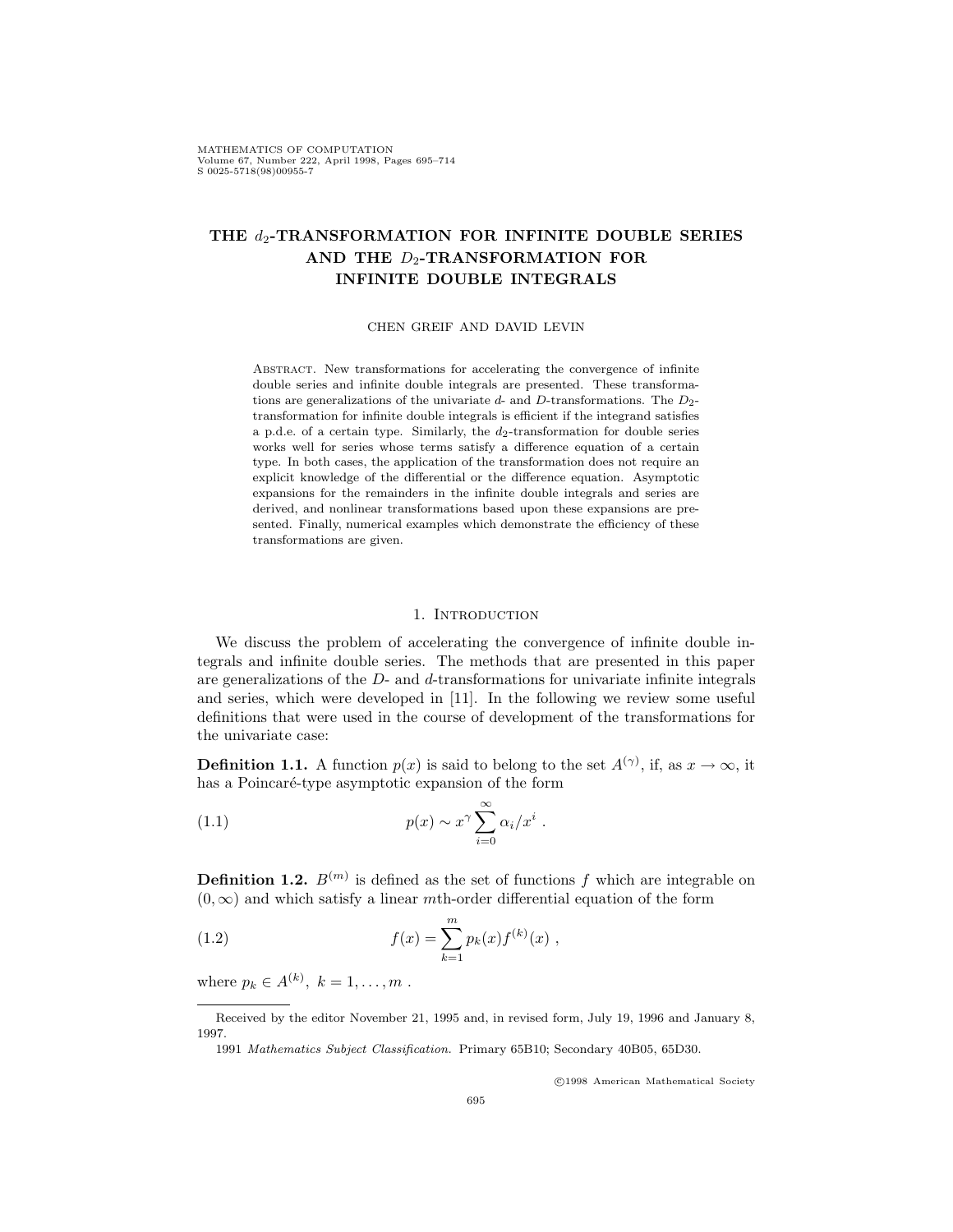**Definition 1.3.**  $\tilde{B}^{(m)}$  is defined as the set of infinite sequences  $\{a_n\}$  whose elements satisfy a linear *m*th-order difference equation of the form

(1.3) 
$$
a_n = \sum_{k=1}^m p_k(n) \Delta^k a_n,
$$

where  $\Delta a_n = a_{n+1} - a_n$  and  $p_k$ , considered as functions of a continuous variable, are in  $A^{(k)}$ ,  $k = 1, 2, ..., m$ .

In [11] it is shown that under certain conditions, infinite integrals whose integrands belong to  $B^{(m)}$ , have an asymptotic expansion that can be used to obtain an approximation to these integrals, namely—the *D*-transformation. Similarly, the *d*-transformation is derived by applying the discrete analogue of the technique to series with terms in  $\tilde{B}^{(m)}$ . The important observation in [11] is the fact that the sets  $B^{(m)}$  and  $\tilde{B}^{(m)}$  include a very large variety of functions and sequences which appear in applied mathematics. As shown there, the *d*-transformation is actually *a family* of transformations, which includes the  $\epsilon$ -algorithm [18] and the *u*-transformation [7]. The range of applications of the *D*- and *d*-transformations includes very complicated integrals and series which cannot be handled by other methods.

In the two-dimensional case, we are interested in accelerating the convergence of infinite double integrals on  $\mathbb{R}^2_+$ 

(1.4) 
$$
I = \int_0^\infty \int_0^\infty f(s, t) dt ds,
$$

and infinite double series

(1.5) 
$$
S = \sum_{m=0}^{\infty} \sum_{n=0}^{\infty} a_{m,n} .
$$

As in the one-dimensional case, we aim at integrals and series which belong to certain classes which cover a large variety of important cases. The first step is generalizing Definitions 1.1-1.3 to the two-dimensional case in the following manner:

**Definition 1.4.**  $A^{(\gamma,\delta)}$  is defined as the set of functions  $g(x, y)$  which have Poincaré type asymptotic expansions in inverse powers of *x* and *y*, as  $\min\{x, y\} \to \infty$ , of the form

(1.6) 
$$
g(x,y) \sim x^{\gamma} y^{\delta} (\alpha_{0,0} + \frac{\alpha_{1,0}}{x} + \frac{\alpha_{0,1}}{y} + \frac{\alpha_{2,0}}{x^2} + \frac{\alpha_{1,1}}{xy} + \frac{\alpha_{0,2}}{y^2} + \cdots),
$$

such that the partial derivatives of *g*, of any order, have asymptotic expansions which can be obtained by differentiating that in  $(1.6)$  formally term by term. The asymptotic expansion is in the sense

$$
(1.7) \quad g(x,y) = x^{\gamma}y^{\delta}\Big(\sum_{i+j\leq k}\frac{\alpha_{i,j}}{x^iy^j} + O((\min\{x,y\})^{-k-1})\Big) , \quad \text{as } \min\{x,y\} \to \infty .
$$

**Definition 1.5.**  $B^{(m,n)}$  is defined as the set of bivariate functions that are integrable on  $(0, \infty) \times (0, \infty)$ , and which satisfy a linear partial differential equation of the form

(1.8) 
$$
f(x,y) = \sum_{k=0}^{m} \sum_{l=0}^{n} p_{k,l}(x,y) \partial_x^k \partial_y^l f(x,y) ,
$$

where  $p_{k,l} \in A^{(k,l)}$  and  $p_{0,0} \equiv 0$ .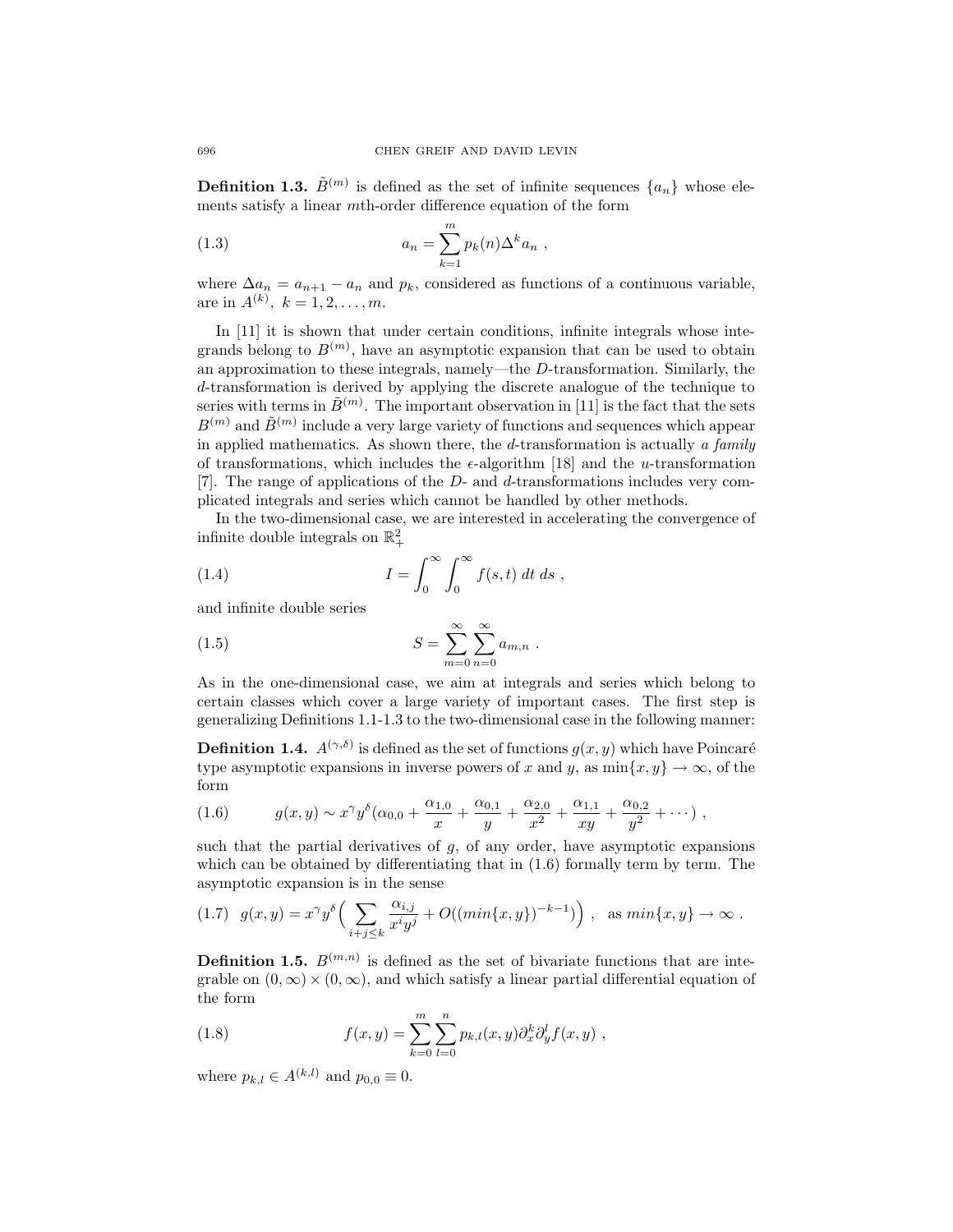**Definition 1.6.**  $\tilde{B}^{(m,n)}$  is defined as the set of double sequences whose terms satisfy a linear difference equation of the form

(1.9) 
$$
a_{q,r} = \sum_{k=0}^{m} \sum_{l=0}^{n} p_{k,l}(q,r) \Delta_1^k \Delta_2^l a_{q,r} ,
$$

where  $\Delta_1 a_{i,j} = a_{i+1,j} - a_{i,j}$ ,  $\Delta_2 a_{i,j} = a_{i,j+1} - a_{i,j}$  and  $p_{k,l}$ , considered as continuous bivariate functions, are in  $A^{(k,l)}$ , with  $p_{0,0} \equiv 0$ .

The derivation of the transformations in the bivariate case follows the idea and the technique in [11]. Using the above definitions, we derive asymptotic expansions for the remainders in double integrals and series whose associated integrands and series terms belong to  $B^{(m,n)}$  and  $\tilde{B}^{(m,n)}$ , respectively. The derivation of the asymptotic expansions is based on repetitive integration or summation by parts and appropriate assumptions regarding the decay of the integrand/series terms at infinity. As we shall show, for infinite integrals the asymptotic expansion is given by

(1.10) 
$$
\int_{x}^{\infty} \int_{y}^{\infty} f(s, t) dt ds
$$

$$
\sim \sum_{k=0}^{m-1} \sum_{l=0}^{n-1} x^{k+1} y^{l+1} \partial_{x}^{k} \partial_{y}^{l} f(x, y) \sum_{i=0}^{\infty} \sum_{j=0}^{i} \frac{\beta_{i-j,j}^{k,l}}{x^{i-j} y^{j}}
$$

$$
+ \sum_{k=0}^{m-1} x^{k+1} \sum_{i=0}^{\infty} \sum_{j=0}^{i} \int_{y}^{\infty} \frac{\gamma_{i-j,j}^{k}}{x^{i-j} t^{j}} \partial_{x}^{k} f(x, t) dt
$$

$$
+ \sum_{l=0}^{n-1} y^{l+1} \sum_{i=0}^{\infty} \sum_{j=0}^{i} \int_{x}^{\infty} \frac{\delta_{j,i-j}^{l}}{s^{j} y^{i-j}} \partial_{y}^{l} f(s, y) ds,
$$

and for infinite series the asymptotic expansion is given by

$$
(1.11) \qquad \sum_{q=Q}^{\infty} \sum_{r=R}^{\infty} a_{q,r} \sim \sum_{k=0}^{m-1} \sum_{l=0}^{n-1} Q^{k+1} R^{l+1} \Delta_1^k \Delta_2^l a_{Q,R} \sum_{i=0}^{\infty} \sum_{j=0}^i \frac{\beta_{i-j,j}^{k,l}}{Q^{i-j} R^j} + \sum_{k=0}^{m-1} Q^{k+1} \sum_{r=R}^{\infty} \Delta_1^k a_{Q,r} \sum_{i=0}^{\infty} \sum_{j=0}^i \frac{\gamma_{i-j,j}^k}{Q^{i-j} r^j} + \sum_{l=0}^{n-1} R^{l+1} \sum_{q=Q}^{\infty} \Delta_2^l a_{q,R} \sum_{i=0}^{\infty} \sum_{j=0}^i \frac{\delta_{j,i-j}^l}{q^j R^{i-j}}.
$$

We use these expansions to formulate linear systems of equations in which one unknown is the approximation to the underlying integral or sum, and the other unknowns are the coefficients of the truncated asymptotic expansion. We argue that all one needs to know in order to apply the transformations, is the *order* of the partial differential equation satisfied by the integrand, or alternatively, in the case of series, the order of the difference equation satisfied by the terms of the series. The derivation of the asymptotic expansions is quite tedious, but the resulting linear systems are easy to implement. See also [5].

Another point that should be mentioned is that in the bivariate transformations certain infinite univariate integrals or series have to be approximated. In general,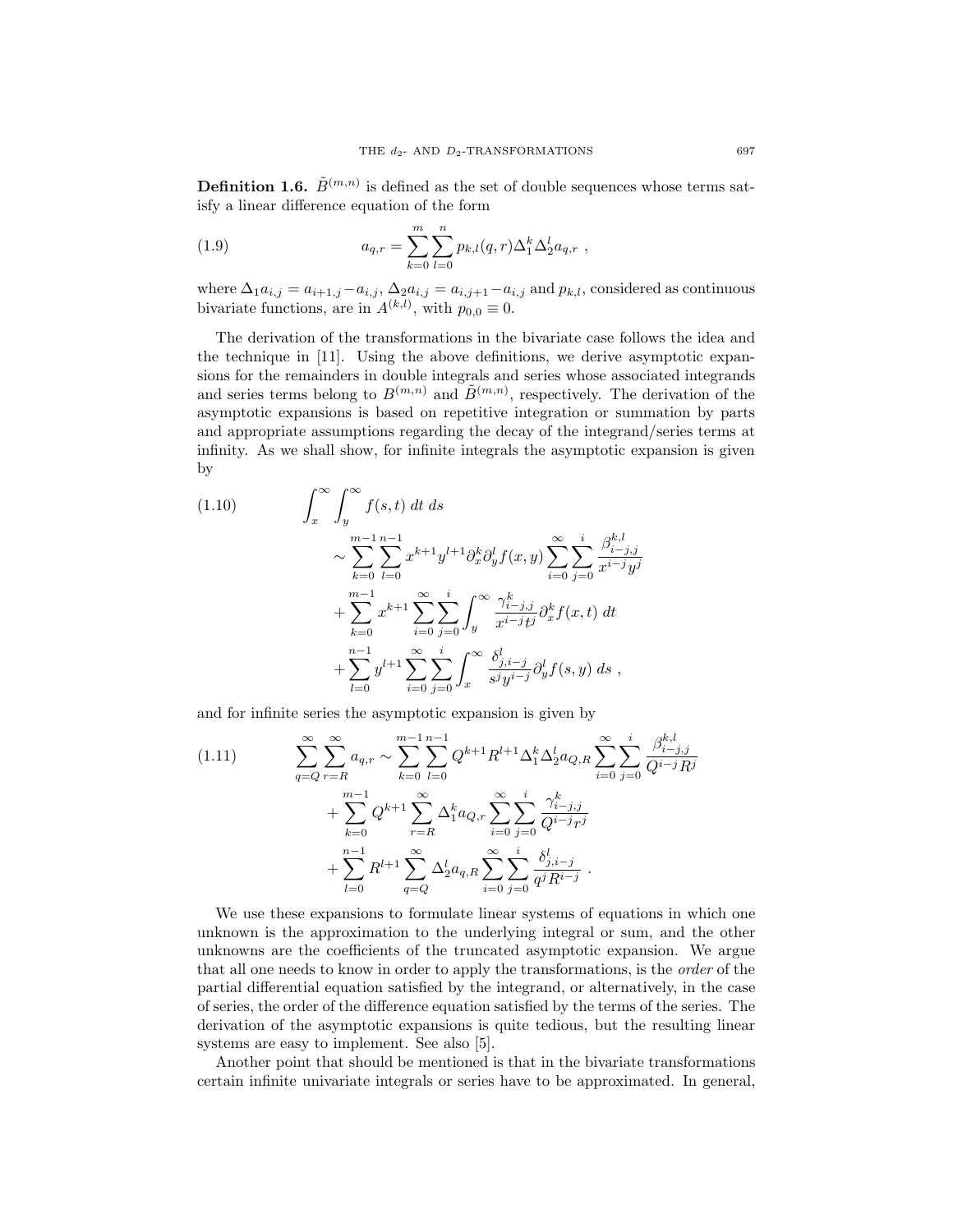we assume that this can be efficiently done, e.g., by the *D*-transformation for 1D integrals, and by *d*-transformation or Padé approximants for 1D series.

An outline of the rest of this paper follows: in Section 2 we review the univariate *d*- and *D*- transformations. In Section 3 we derive the *D*2-transformation for infinite double integrals. In Section 4 we present the  $d_2$ -transformation for infinite double series. Sections 3 and 4 also include a brief review of some other techniques for evaluation of infinite 2D integrals and series. Finally, in Section 5 we bring several numerical examples in which various aspects of the two new transformations are discussed.

## 2. The *D*- and *d*-transformations

We now review the main results and definitions for the *d*- and *D*-transformations. We start with a theorem which is the key to the construction of the latter (see [11] for the proof).

**Theorem 2.1.** Let f be integrable on  $[0, \infty)$  and satisfy a linear *m*th-order dif*ferential equation of the form* (1.2) *with*  $p_k \in A^{(i_k)}$ ,  $i_k \leq k$ ,  $k = 1, \ldots, m$ . If  $\lim_{x\to\infty} [p_k^{(i-1)}(x)][f^{(k-i)}(x)] = 0$  for  $i \leq k \leq m$ ,  $1 \leq i \leq m$ , and if for any integer *l ≥ −*1 *we have*

(2.1) 
$$
\sum_{k=1}^{m} l(l-1)\cdots(l-k+1) \cdot \lim_{x\to\infty} [p_k(x)/x^k] \neq 1,
$$

*then, as*  $x \to \infty$ ,  $\int_x^{\infty} f(t) dt$  *has an asymptotic expansion of the form* 

(2.2) 
$$
\int_x^{\infty} f(t) dt \sim \sum_{k=0}^{m-1} f^{(k)}(x) x^{j_k} (\beta_{k,0} + \frac{\beta_{k,1}}{x} + \frac{\beta_{k,2}}{x^2} + \dots) ,
$$

*where*  $j_k \leq max(i_{k+1}, i_{k+2} - 1, \ldots, i_m - m + k + 1)$ ,  $k = 0, \ldots, m - 1$ .

The *D*-transformation is defined by truncating the asymptotic expansion (2.2) and forming the following linear system of  $N = 1 + \sum_{k=0}^{m-1} n_k$  equations:

$$
(2.3)
$$

$$
D_{n_0,n_1,...,n_{m-1}}^{(m)} = \int_0^{x_r} f(t) dt + \sum_{k=0}^{m-1} f^{(k)}(x_r) x_r^{j_k} \sum_{i=0}^{n_k-1} \frac{\overline{\beta}_{k,i}}{x_r^i} , \qquad r = 1,...,N.
$$

The unknowns in this system are  $D_{n_0,n_1,...,n_{m-1}}^{(m)}$ , which represents the approximation to  $\int_0^\infty f(t) dt$ , and the set of coefficients  ${\overline{\beta}_{k,i}}$ . An appropriate choice of the points  ${x_r}_{r=1}^N$  (which yields fast convergence) is discussed by Levin and Sidi in [11], and by Sidi in [13], [16], [17].

The *d*-transformation for accelerating the convergence of infinite series is merely a discrete analogue of the *D*-transformation [11] :

**Theorem 2.2.** Let  $a_n$ ,  $n = 1, 2, \ldots$ , satisfy the linear mth-order difference equation *of the form* (1.3), with  $p_k \in A^{(i_k)}$ ,  $i_k \leq k$ ,  $k = 1, ..., m$ . If

(2.4) 
$$
\lim_{n \to \infty} [\Delta^{i-1} p_k(n)][\Delta^{k-i} a_n] = 0
$$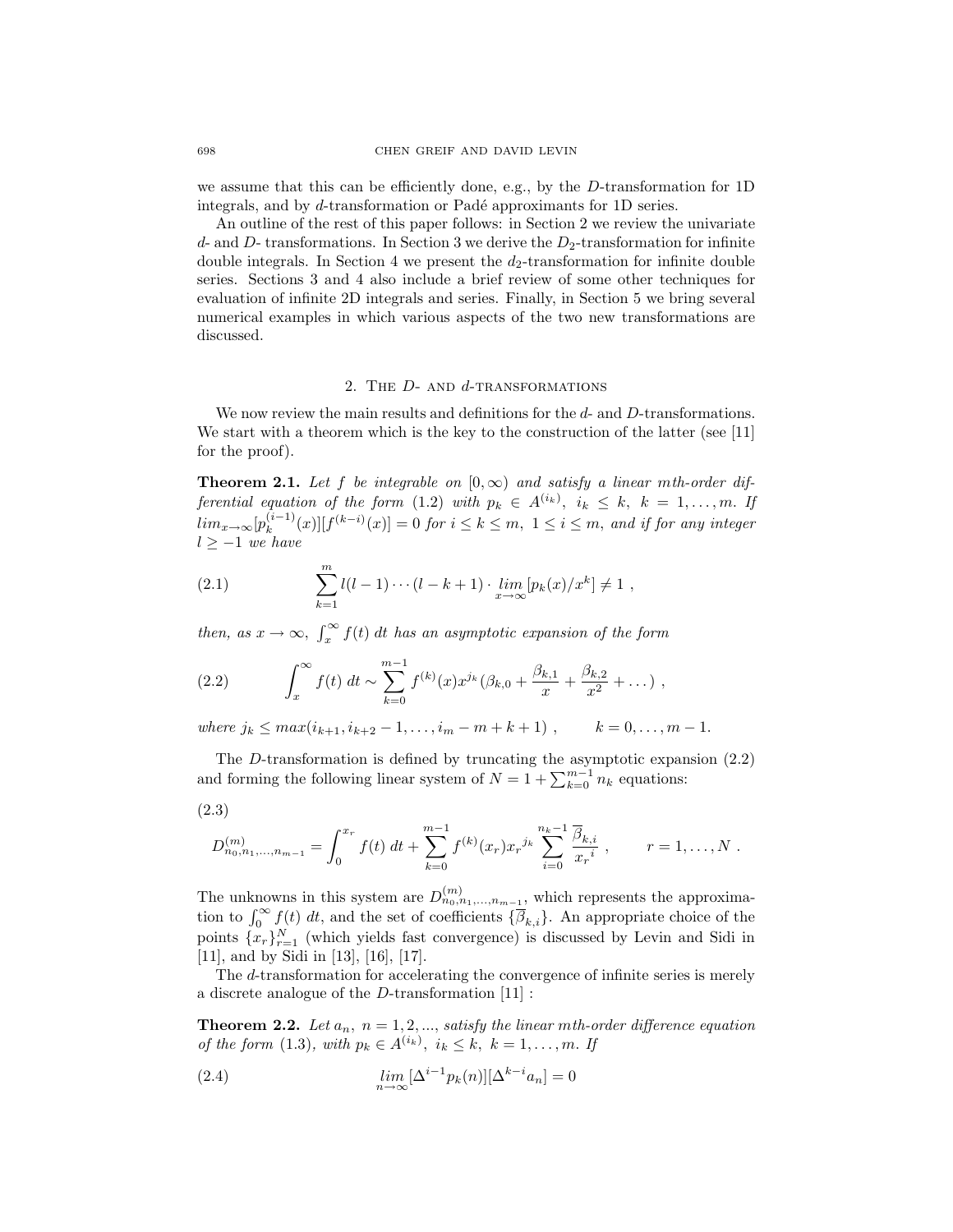for  $i \leq k \leq m$ ,  $1 \leq i \leq m$ , and  $\sum_{k=1}^{m} l(l-1) \cdots (l-k+1) \cdot \lim_{n \to \infty} [p_k(n)/n^k] \neq 1$  $for l = -1, 1, 2, 3, \ldots, then for N \to \infty$ 

(2.5) 
$$
\sum_{n=N}^{\infty} a_n \sim \sum_{k=0}^{m-1} N^{j_k} (\Delta^k a_N) \beta_k(N) ,
$$

where  $\beta_k \in A^{(0)}$  and  $j_k \leq max(i_{k+1}, i_{k+2}-1, \cdots, i_m-m+k+1), 0 \leq k \leq m-1.$ 

Theorem 2.2 serves as the basis for the definition of the *d*-transformation. We demand that the approximation  $d_{n_0,n_1,...,n_{m-1}}^{(m)}$  to  $\sum_{n=1}^{\infty} a_n$  satisfy the  $N = 1 + \sum_{k=0}^{m-1} n_k$  equations

$$
(2.6)
$$

$$
d_{n_0,n_1,\dots,n_{m-1}}^{(m)} = \sum_{n=1}^{N_l} a_n + \sum_{k=0}^{m-1} [\Delta^k a_{N_l+1}] (N_l+1)^{j_k} \sum_{i=0}^{n_k-1} \frac{\beta_{k,i}}{(N_l+1)^i} , \quad l=1,\cdots,N.
$$

From (2.6) it can be observed that setting  $m = 1$  and  $j_0 = 0$  yields Levin's ttransformation, and  $m = j_0 = 1$  yields Levin's *u*-transformation (see [6],[7]). The full derivation of the *d*- and *D*-transformations, including special cases, plus examples which demonstrate their efficiency can be found in [11]. The convergence analysis of this method has been presented in a series of papers by Sidi [13], [14], [15]. In [12] it is shown that when applied to power series, the *d*-transformation is a rational approximant with some properties that are similar to those of Padé approximants.

## 3. THE  $D_2$ -TRANSFORMATION FOR INFINITE 2D INTEGRALS

We consider approximations to infinite double integrals,  $I = \int_0^\infty \int_0^\infty f(s, t) dt ds$ . In analogy to the 1D case, we assume here that  $f \in B^{(m,n)}$ . We start by reviewing the 2D analogue of the confluent  $\epsilon$ -algorithm, which was developed by the second author [10] for a special subset of  $B^{(m,n)}$  integrands. The assumption that stands in the basis of this transformation is that the integrand,  $f(x, y)$ , satisfies a linear partial differential equation with constant coefficients of the form:

(3.1) 
$$
f(x,y) = \sum_{(k,l)\in T} \alpha_{k,l} \partial_x^k \partial_y^l f(x,y) ,
$$

where *T* is a finite set of pairs,  $T \subseteq \Omega^+ \setminus \{(0,0)\}$  where  $\Omega^+ = \{(i,j) | i,j \geq 0\}$ . Let *R* be a subset of  $\Omega^+$ , with the same number of elements as *T*, and let  $A_{x,y}$  be defined as

(3.2) 
$$
A_{x,y} = \{(s,t) | s \le x \text{ or } t \le y, s, t \ge 0\}.
$$

Then, for  $x, y \geq 0$ , the 2D analogue of the confluent  $\epsilon$ -algorithm is defined as follows:

$$
(3.3) \epsilon_T^{(2)}(x,y) = \int \int_{A_{x,y}} f(s,t) dt ds + \sum_{(k,l) \in T, k \cdot l \neq 0} \alpha_{k,l} \partial_x^{k-1} \partial_y^{l-1} f(x,y)
$$

$$
- \sum_{(k,0) \in T} \alpha_{k,0} \int_y^{\infty} \partial_x^{k-1} f(x,t) dt - \sum_{(0,l) \in T} \alpha_{0,l} \int_x^{\infty} \partial_y^{l-1} f(s,y) ds,
$$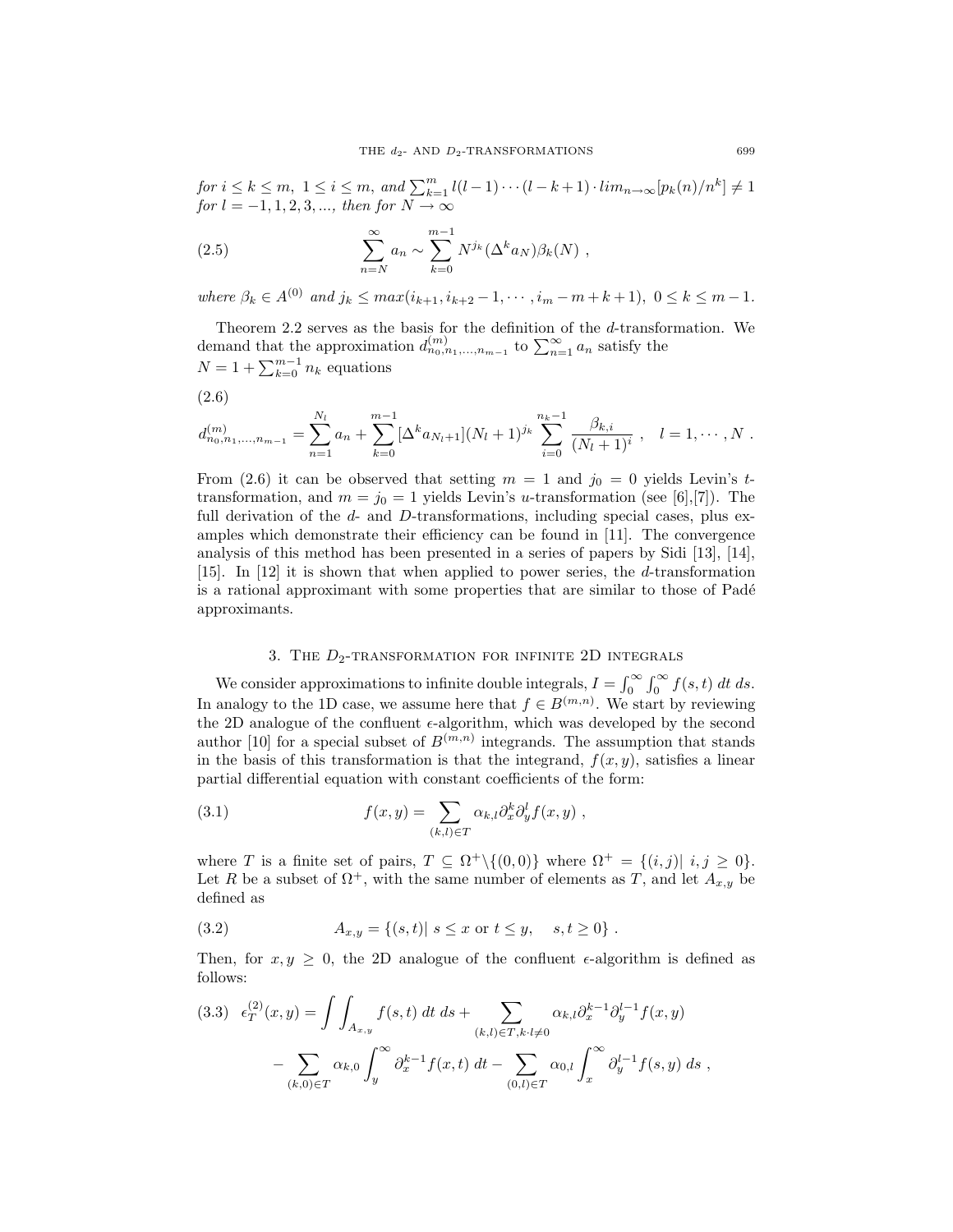where the coefficients  $\alpha_{k,l}$  are determined by the system of linear equations:

(3.4) 
$$
\partial_x^i \partial_y^j f(x, y) = \sum_{(k,l) \in T} \alpha_{k,l} \partial_x^{k+i} \partial_y^{l+j} f(x, y) , \qquad (i, j) \in R .
$$

The following theorem, presented in [10], describes the class of exactness of the algorithm:

**Theorem 3.1.** *Let*  $f$  *satisfy* (3.1) *for*  $s \geq x$  *and*  $t \geq y$ *, and suppose that* 

(3.5) 
$$
\lim_{t \to \infty} \partial_x^k \partial_y^{l-1} f(s,t) = 0 , \qquad (k,l) \in T, \ l \neq 0 ,
$$

*and*

(3.6) 
$$
\lim_{s \to \infty} \partial_x^{k-1} \partial_y^l f(s, t) = 0, \qquad (k, l) \in T, \ k \neq 0.
$$

*Then, if the system* (3.4) *has a unique solution,*  $\epsilon_T^{(2)}(x, y)$  *integrates f exactly in*  $[0, \infty) \times [0, \infty)$ .

The above algorithm handles very well integrals whose associated integrands satisfy p.d.e.'s with constant coefficients. The  $D_2$ -transformation presented below is meant to be appropriate for the case of variable coefficients. The theoretical basis for the definition of this transformation is the generalization of Theorem 2.1 to the two-dimensional case. In the following we refer to functions  $f \in B^{(m,n)}$ , and we present a series of propositions leading to the derivation of the asymptotic expansion (1.10). Throughout the derivation we shall make certain assumptions with regard to the decay of *f* and its derivatives. These assumptions are analogous to the ones given in Theorem 2.1.

**Assumption 3.2.** Given (1.8), the following holds:

$$
\lim_{x \to \infty} \partial_x^{i-1} p_{k,l}(x, y) \partial_x^{k-i} \partial_y^l f(x, y) = 0,
$$

for  $k = i, \ldots, m, i = 1, \ldots, m, l = 0, \ldots, n$ , and for any  $y > 0$ .

We now state the following result, concerning one-dimensional integration of *f*:

**Proposition 3.3.** *Let f satisfy* (1.8) *and assume that the conditions stated in Assumption 3.2 hold, then*

$$
(3.7)
$$

$$
\int_x^{\infty} f(s,y) \, ds = \sum_{l=0}^n \left\{ \sum_{k=0}^{m-1} \overline{a}_{0,k,l}(x,y) \partial_x^k \partial_y^l f(x,y) + \int_x^{\infty} \overline{b}_{0,l}(s,y) \partial_y^l f(s,y) \, ds \right\} \,,
$$

*where* (3.8)

$$
\overline{a}_{0,k,l}(x,y) = \sum_{j=k+1}^m (-1)^{j+k} \partial_x^{j-k-1} p_{j,l}(x,y) , \quad k = 0, \ldots, m-1 , \quad l = 0, \ldots, n ,
$$

*and*

(3.9) 
$$
\overline{b}_{0,l}(x,y) = \sum_{j=0}^{m} (-1)^j \partial_x^j p_{j,l}(x,y) , \qquad l = 0, \ldots, n .
$$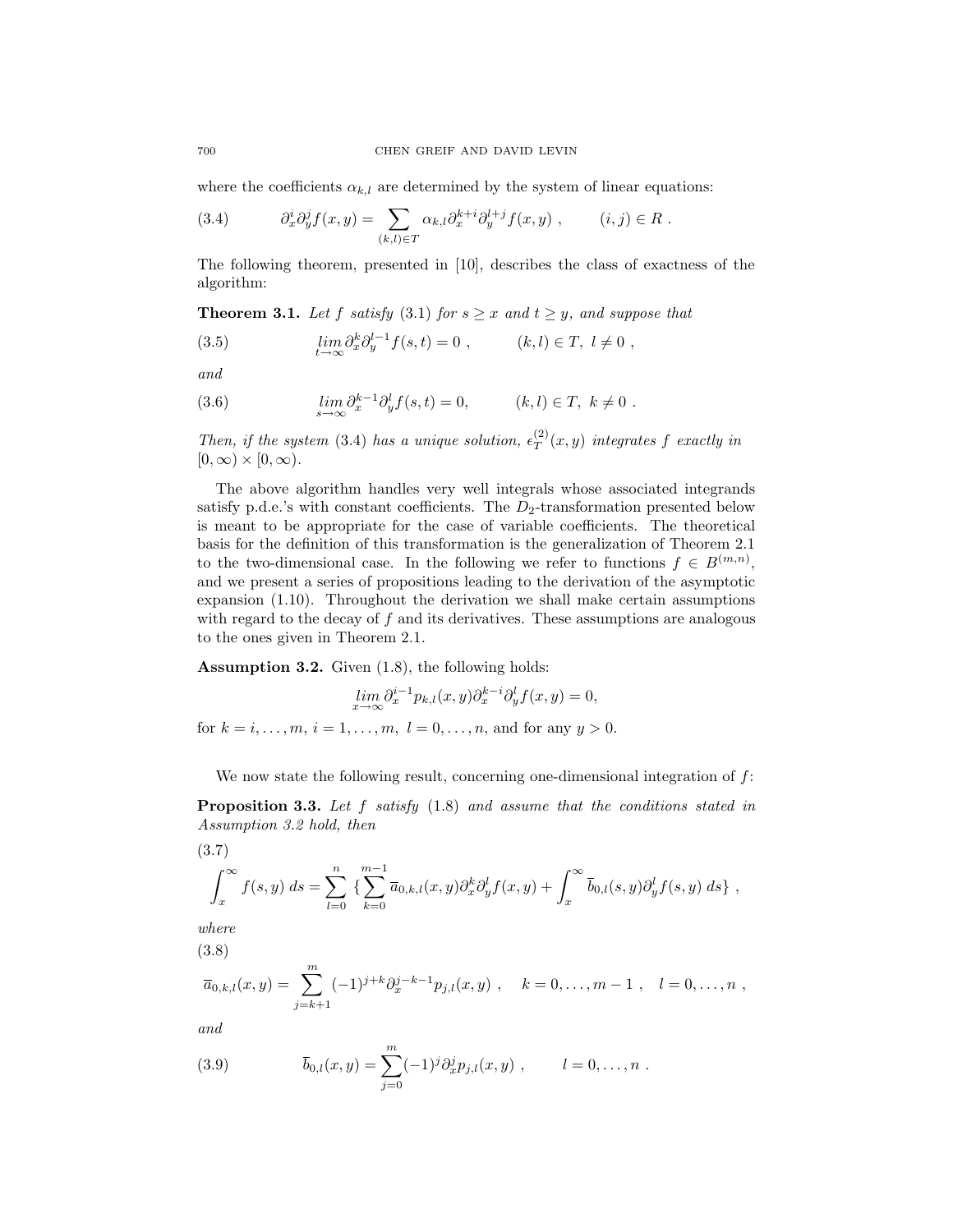*Proof.* Intergating (1.8) with respect to *x* we have

(3.10) 
$$
\int_x^{\infty} f(s, y) ds = \sum_{l=0}^n \left\{ \sum_{k=0}^m \int_x^{\infty} p_{k,l}(s, y) \partial_x^k \partial_y^l f(s, y) ds \right\}.
$$

In a way similar to that used in the derivation of the *D*-transformation, we now perform a sequence of integration by parts: by Assumption 3.2 with  $i = 1$ , we obtain

$$
(3.11)\n\int_{x}^{\infty} f(s, y) \, ds = \sum_{l=0}^{n} \left\{ -\sum_{k=1}^{m} p_{k,l}(x, y) \partial_{x}^{k-1} \partial_{y}^{l} f(x, y) \right. \\
\left. + \int_{x}^{\infty} p_{0,l}(s, y) \partial_{y}^{l} f(s, y) \, ds - \sum_{k=1}^{m} \int_{x}^{\infty} \partial_{x} p_{k,l}(s, y) \partial_{x}^{k-1} \partial_{y}^{l} f(s, y) \, ds \right\}.
$$

Integrating by parts the last term of the right hand side of (3.11) and using Assumption 3.2 with  $i = 2$  leads to

(3.12) 
$$
\int_{x}^{\infty} f(s, y) ds = \sum_{l=0}^{n} \{-\sum_{k=1}^{m} p_{k,l}(x, y) \partial_{x}^{k-1} \partial_{y}^{l} f(x, y) + \int_{x}^{\infty} [p_{0,l}(s, y) - \partial_{x} p_{1,l}(s, y)] \partial_{y}^{l} f(s, y) ds + \sum_{k=2}^{m} \int_{x}^{\infty} \partial_{xx} p_{k,l}(s, y) \partial_{x}^{k-2} \partial_{y}^{l} f(s, y) ds \}.
$$

At this point it is clear that assuming the decay conditions stated in Assumption 3.2, we can carry on repeated integration by parts, until all the *x*-derivatives of *f* in the last term of the right hand side of (3.12) disappear, and the result (3.7) is obtained. □

We now turn to integrate (3.7) in the *y*-direction:

(3.13) 
$$
\int_x^{\infty} \int_y^{\infty} f(s,t) dt ds = \sum_{l=0}^{n} \sum_{k=0}^{m-1} \int_y^{\infty} \overline{a}_{0,k,l}(x,t) \partial_x^k \partial_y^l f(x,t) dt + \sum_{l=0}^{n} \int_y^{\infty} \int_x^{\infty} \overline{b}_{0,l}(s,t) \partial_y^l f(s,t) ds dt.
$$

Performing a sequence of successive integration by parts, we assume the following decay conditions :

**Assumption 3.4.** Given (3.8) and (3.9), the following decay conditions hold for  $x > 0$ :  $\lim_{y \to \infty} \partial_y^{i-1} \overline{b}_{0,l}(x,y) \partial_y^{l-i} f(x,y) = 0$ , for  $i = 1, ..., n$ ,  $l = i, i + 1, ..., n$ , and  $\lim_{y\to\infty}\partial_y^{i-1}\overline{a}_{0,k,l}(x,y)\partial_x^k\overline{\partial}_y^{l-i}f(x,y)=0$ , for  $k=0,\ldots,m-1$ ,  $i=1,\ldots,n$ ,  $l = i, i + 1, \ldots, n.$ 

Provided Assumption 3.4 holds, we now present formulas for each of the terms on the right hand side of (3.13).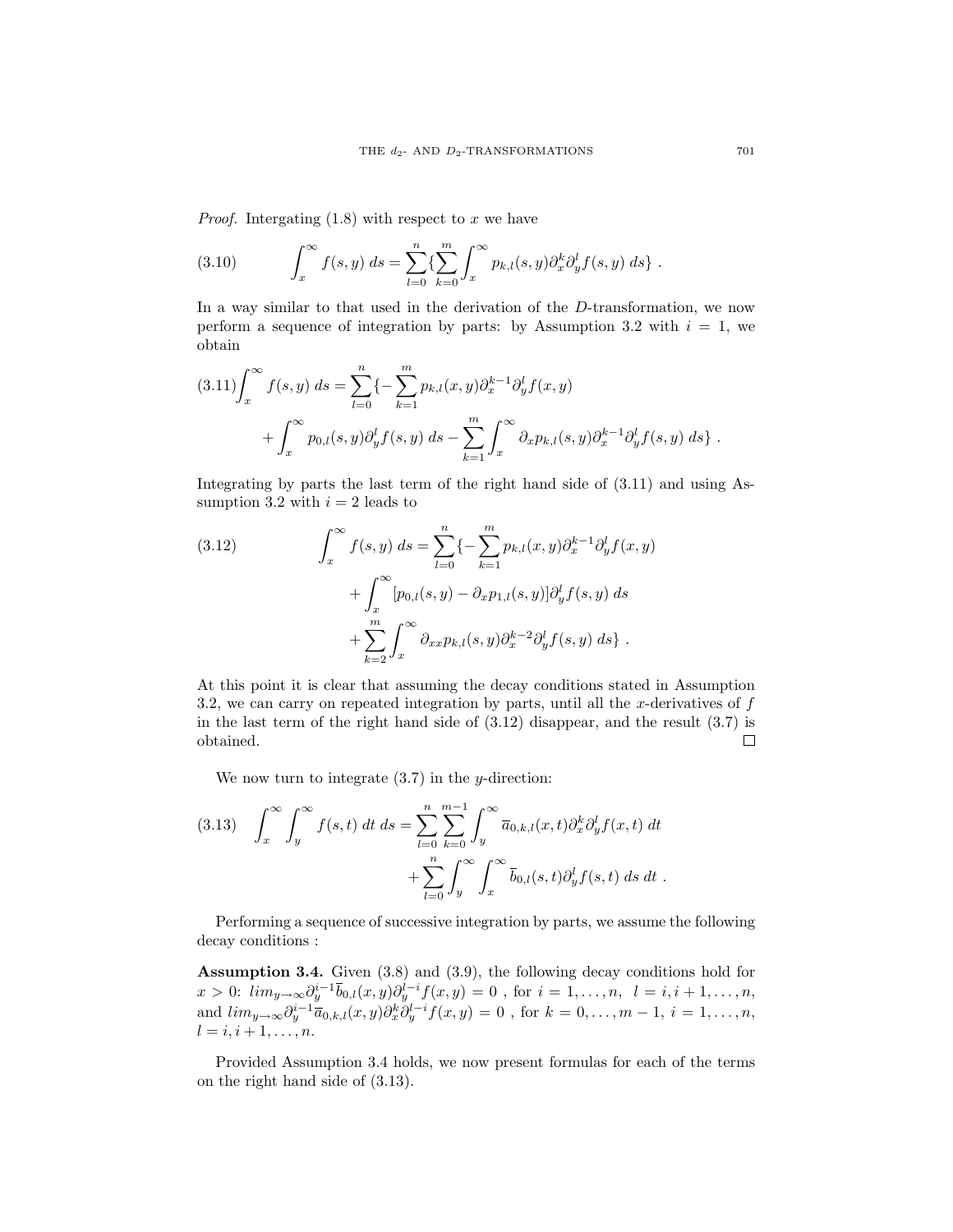**Proposition 3.5.**

$$
(3.14) \sum_{l=0}^{n} \sum_{k=0}^{m-1} \int_{y}^{\infty} \overline{a}_{0,k,l}(x,t) \partial_{x}^{k} \partial_{y}^{l} f(x,t) dt
$$
  
= 
$$
\sum_{k=0}^{m-1} \sum_{l=0}^{n-1} a_{0,k,l}^{*}(x,y) \partial_{x}^{k} \partial_{y}^{l} f(x,y) + \sum_{k=0}^{m-1} \int_{y}^{\infty} b_{0,k}^{*}(x,t) \partial_{x}^{k} f(x,t) dt
$$
,

*where*

(3.15) 
$$
a_{0,k,l}^{*}(x,y) = \sum_{i=k+1}^{m} \sum_{j=l+1}^{n} (-1)^{i+j+k+l} \partial_x^{i-k-1} \partial_y^{j-l-1} p_{i,j}(x,y) ,
$$
  
\n
$$
k = 0, \dots, m-1 , \qquad l = 0, \dots, n-1 ,
$$

*and*

$$
(3.16) \ b_{0,k}^*(x,y) = \sum_{i=k+1}^m \sum_{j=0}^n (-1)^{i+j+k} \partial_x^{i-k-1} \partial_y^j p_{i,j}(x,y) , \qquad k = 0, \ldots, m-1.
$$

*Proof.* The left hand side of (3.14) is similar in essence to the one on the right hand side of (3.10) handled in Proposition 3.3. Therefore, interchanging order of summation, assuming the conditions in Assumption 3.4 concerning  $\overline{a}_{0,k,l}$  and performing successive integration by parts in a way analogous to the one performed in Proposition 3.3, we obtain (3.14) with

(3.17) 
$$
a_{0,k,l}^{*}(x,y) = \sum_{j=l+1}^{n} (-1)^{j+l} \partial_{y}^{j-l-1} \overline{a}_{0,k,j}(x,y) ,
$$

$$
k = 0, \ldots, m-1 , \quad l = 0, \ldots, n-1 ,
$$

and

(3.18) 
$$
b_{0,k}^*(x,y) = \sum_{j=0}^n (-1)^j \partial_y^j \overline{a}_{0,k,j}(x,y), \qquad k = 0,\ldots, m-1.
$$

In terms of the  $p_{k,l}$ 's, the above two functions are given by  $(3.15)$  and  $(3.16)$ .  $\Box$ 

# **Proposition 3.6.**

$$
(3.19) \sum_{l=0}^{n} \int_{y}^{\infty} \int_{x}^{\infty} \overline{b}_{0,l}(s,t) \partial_{y}^{l} f(s,t) ds dt
$$
  
= 
$$
\sum_{l=0}^{n-1} \int_{x}^{\infty} c_{0,l}^{*}(s,y) \partial_{x}^{l} f(s,y) ds + \int_{y}^{\infty} \int_{x}^{\infty} \overline{d}_{0}(s,t) f(s,t) dt ds,
$$

*where*

$$
(3.20) \t c_{0,l}^*(x,y) = \sum_{i=0}^m \sum_{j=l+1}^n (-1)^{i+j+l} \partial_x^i \partial_y^{j-l-1} p_{i,j}(x,y) , \t l = 0, \ldots, n-1 ,
$$

*and*

(3.21) 
$$
\overline{d}_0(x,y) = \sum_{i=0}^m \sum_{j=0}^n (-1)^{i+j} \partial_x^i \partial_y^j p_{i,j}(x,y) .
$$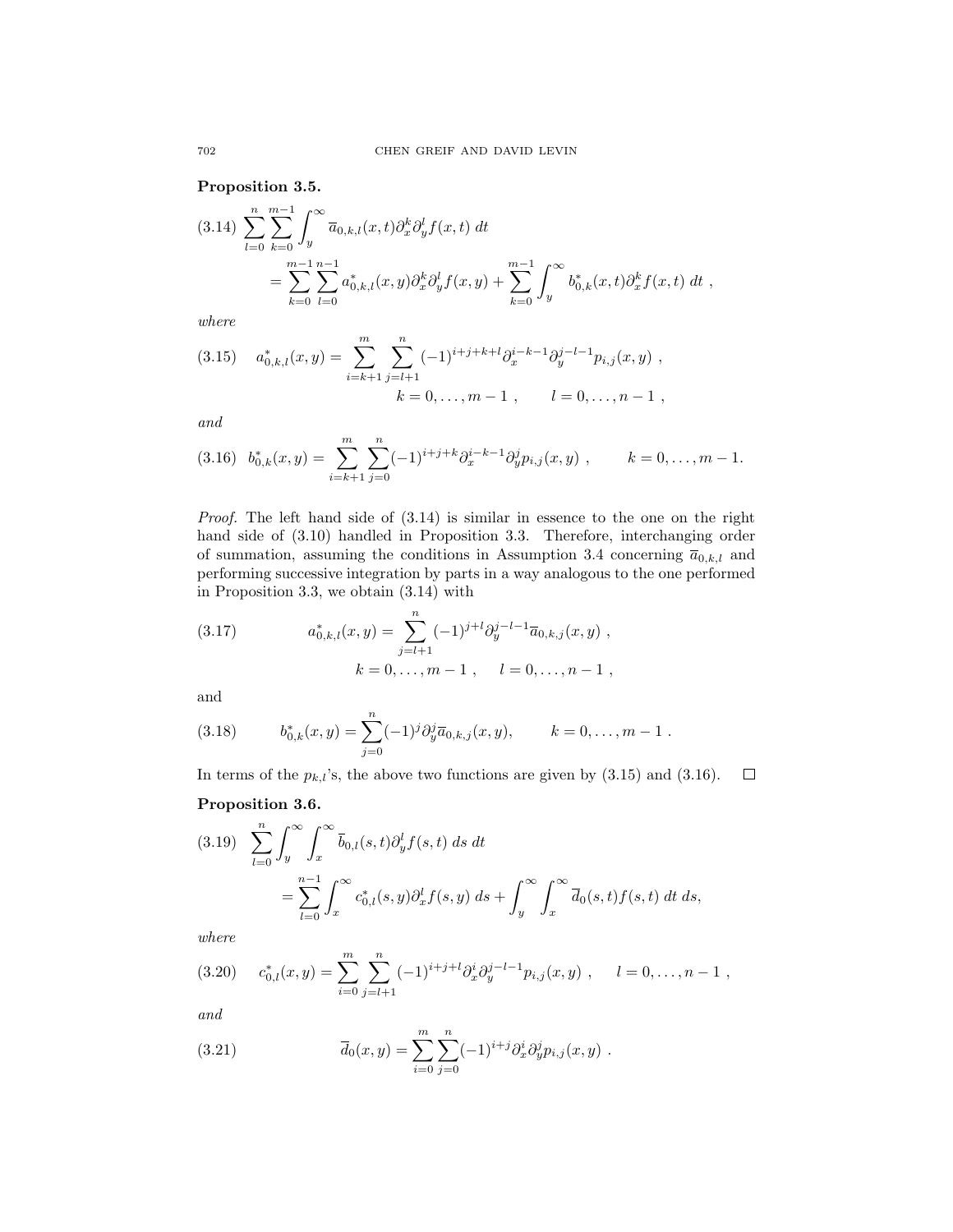*Proof.* Interchanging the order of integration, using the conditions in Assumption 3.4 concerning  $\overline{b}_{0,l}$  and repeating the process of integration by parts, we obtain (3.19), with

(3.22) 
$$
c_{0,l}^*(x,y) = \sum_{j=l+1}^n (-1)^{j+l} \partial_y^{j-l-1} \overline{b}_{0,j}(x,y) , \qquad l = 0, \ldots, n-1 ,
$$

and

(3.23) 
$$
\overline{d}_0(x,y) = \sum_{j=0}^n (-1)^j \partial_y^j \overline{b}_{0,j}(x,y) .
$$

Using (3.9) to express the above in terms of the  $p_{k,l}$ 's yields (3.20) and (3.21).  $\Box$ 

Let us examine the effect of Propositions 3.3, 3.5 and 3.6. Using (3.13), (3.14) and (3.19) yields

$$
(3.24) \quad \int_{x}^{\infty} \int_{y}^{\infty} f(s,t) \, dt \, ds = \sum_{k=0}^{m-1} \sum_{l=0}^{n-1} a_{0,k,l}^{*}(x,y) \partial_{x}^{k} \partial_{y}^{l} f(x,y) + \sum_{k=0}^{m-1} \int_{y}^{\infty} b_{0,k}^{*}(x,t) \partial_{x}^{k} f(x,t) \, dt + \sum_{l=0}^{n-1} \int_{x}^{\infty} c_{0,l}^{*}(s,y) \partial_{y}^{l} f(s,y) \, ds + \int_{x}^{\infty} \int_{y}^{\infty} \overline{d}_{0}(s,t) f(s,t) \, dt \, ds .
$$

From  $(3.15)$ ,  $(3.16)$ ,  $(3.20)$  and  $(3.21)$  the following conclusions can be made: (3.25)  $a_{0,k,l}^* \in A^{(k+1,l+1)}$ ;  $b_{0,k}^* \in A^{(k+1,0)}$ ;  $c_{0,l}^* \in A^{(0,l+1)}$ ;  $\overline{d}_0 \in A^{(0,0)}$ , for  $0 \le k \le m - 1$  and  $0 \le l \le n - 1$ . Since  $\overline{d}_0 \in A^{(0,0)}$ , i.e.,

(3.26) 
$$
\overline{d}_0 = \overline{\alpha}_{0,0} + \frac{\overline{\alpha}_{1,0}}{x} + \frac{\overline{\alpha}_{0,1}}{y} + \frac{\overline{\alpha}_{2,0}}{x^2} + \frac{\overline{\alpha}_{1,1}}{xy} + \frac{\overline{\alpha}_{0,2}}{y^2} + \cdots,
$$

the dominant factor in the last term of the right hand side of (3.24) is

$$
\overline{\alpha}_{0,0} \int_x^{\infty} \int_y^{\infty} f(s,t) dt ds.
$$

Provided  $\overline{\alpha}_{0,0} \neq 1$ , we may move this factor to the left hand side and divide by 1 −  $\overline{\alpha}_{0,0}$  to obtain a new expression for  $\int_x^{\infty} \int_y^{\infty} f(s,t) dt ds$ . In the following we are going to repeat this process several times, and we shall need to generalize the assumption regarding  $\overline{\alpha}_{0,0}$  in the following manner (which will be clarified in the proof of Lemma 3.8):

**Assumption 3.7.** For integer values  $\mu, \nu \geq 0$ 

(3.27) 
$$
\alpha^{\mu,\nu} = \sum_{i=0}^{m} \sum_{j=0}^{n} \left[ \prod_{q=1}^{i} \prod_{r=1}^{j} (\mu - q)(\nu - r) \right] \overline{p}_{i,j} \neq 1,
$$

where  $\overline{p}_{i,j}$  is the leading term in the asymptotic expansion of  $p_{i,j}$ .

*Remark.* We refer to  $\prod_{q=1}^{0}$  (...) as being identically equal to 1.

We now present the generalization of the process started above: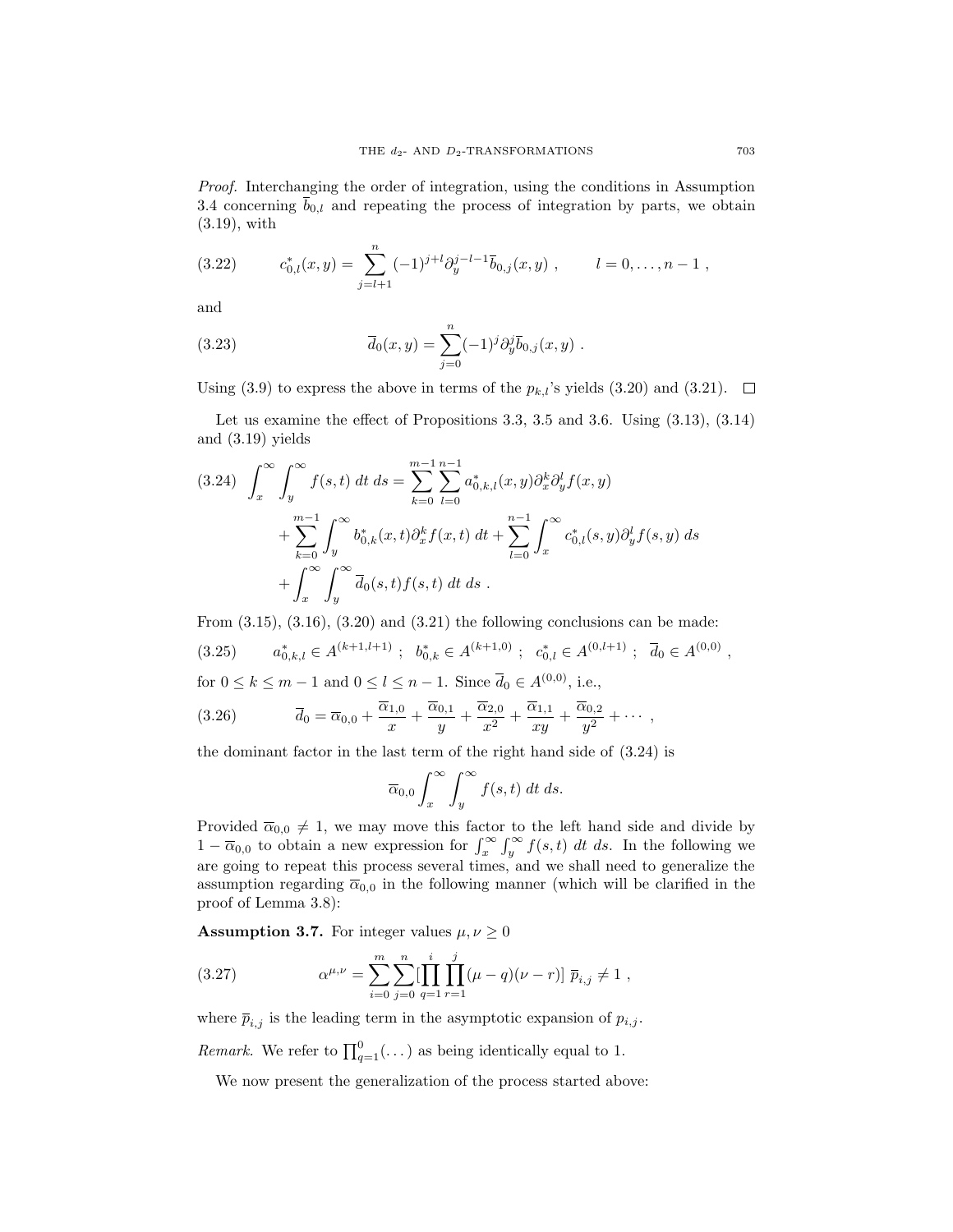**Lemma 3.8.** *Let*  $d(x, y) \in A^{(-\mu, -\nu)}$  *where*  $\mu, \nu$  *are nonnegative integer values, and assume that for*  $0 \le i \le m$ ,  $0 \le j \le n$ ,  $\partial_x^i \partial_y^j d$  *exist. Under Assumptions 3.2, 3.4, 3.7,*

$$
(3.28) \quad \int_{x}^{\infty} \int_{y}^{\infty} d(s,t) f(s,t) dt ds = \sum_{k=0}^{m-1} \sum_{l=0}^{n-1} a_{k,l}(x,y) \partial_{x}^{k} \partial_{y}^{l} f(x,y) + \sum_{k=0}^{m-1} \int_{y}^{\infty} b_{k}(x,t) \partial_{x}^{k} f(x,t) dt + \sum_{l=0}^{n-1} \int_{x}^{\infty} c_{l}(s,y) \partial_{y}^{l} f(s,y) ds + \int_{x}^{\infty} \int_{y}^{\infty} d^{*}(s,t) f(s,t) dt ds,
$$

*where*

$$
(3.29) \quad a_{k,l} \in A^{(k-\mu+1,l-\nu+1)}; \ b_k \in A^{(k-\mu+1,-\nu)}; \ c_l \in A^{(-\mu,l-\nu+1)}; \n d^* \in A^{(-\mu-1,-\nu)} \cup A^{(-\mu,-\nu-1)}
$$

 $with \, k = 0, \ldots, m - 1 \, and \, l = 0, \ldots, n - 1.$ 

*Proof.* The procedure presented in Propositions 3.3, 3.5 and 3.6 starts with representing *f* by (1.8). Here we start by representing  $d \cdot f$  by a similar representation with the functions  $p_{i,j}$  replaced by  $d \cdot p_{i,j}$ . Repeating the same steps yields an equation of the type (3.28), with the exception that the last term on the right hand side is now  $\int_x^{\infty} \int_y^{\infty} \overline{d}(s,t) f(s,t) ds dt$ , with  $\overline{d} \in A^{(-\mu,-\nu)}$ . In the process of successive integration by parts, the required decay conditions are guaranteed to be satisfied since  $-\mu$ ,  $-\nu \leq 0$  and Assumptions 3.2 and 3.4 hold. Since *d* and  $\overline{d}$  both belong to  $A^{(-\mu,-\nu)}$ , we can write

(3.30) 
$$
\overline{d}(x,y) = \alpha \cdot d(x,y) + d^*(x,y) ,
$$

with  $d^* \in A^{(-\mu-1,-\nu)} \cup A^{(-\mu,-\nu-1)}$ .  $\alpha$  can be computed as follows: since the  $p_{i,j}$ are replaced by  $d \cdot p_{i,j}$ , we have by Proposition 3.6 that  $\alpha$  is the coefficient of the leading term in the asymptotic expansion of

(3.31) 
$$
\overline{d}_0(x,y) = \sum_{i=0}^m \sum_{j=0}^n (-1)^{i+j} \partial_x^i \partial_y^j [d \cdot p_{i,j}].
$$

By writing the formal asymptotic expansion of the form  $(1.6)$  for  $d \cdot p_{i,j} \in$  $A^{(-\mu+i,-\nu+j)}$ , differentiating *i* times in the *x*-direction and *j* times in the *y*-direction for each required value of *i* and *j*, the leading term in  $\overline{d}_0$  is  $\alpha x^{\mu}y^{\nu}$  with

(3.32) 
$$
\alpha = \sum_{i=0}^{m} \sum_{j=0}^{n} (-1)^{i+j} \left[ \prod_{q=1}^{i} \prod_{r=1}^{j} (-\mu + q)(-\nu + r) \right] \overline{p}_{i,j} .
$$

Note that  $\alpha \equiv \alpha^{\mu,\nu}$  [see (3.27)]. We can now rewrite  $\int_x^{\infty} \int_y^{\infty} \overline{d}(s,t) f(s,t) ds dt$ replacing  $\overline{d}(x, y)$  by  $\alpha \cdot d(x, y) + d^*(x, y)$ . Transferring  $\int_x^{\infty} \int_y^{\infty} \alpha d(s, t) f(s, t) ds dt$ to the left hand side and dividing by  $1 - \alpha$ , which is non-zero by Assumption 3.7, we obtain (3.28). $\Box$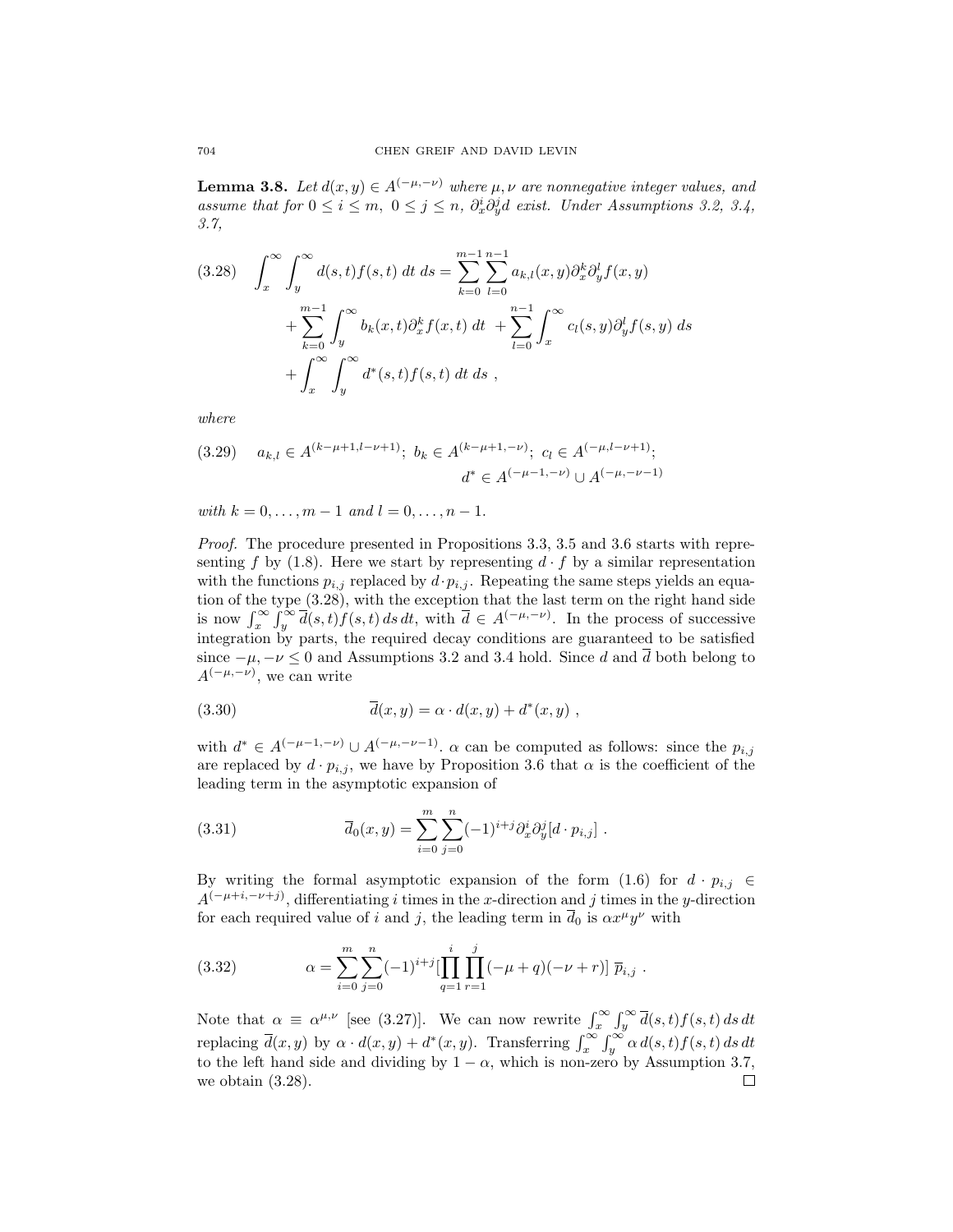We now use Lemma 3.8 recursively. First we obtain

$$
(3.33) \int_x^{\infty} \int_y^{\infty} f(s,t) dt ds = \sum_{k=0}^{m-1} \sum_{l=0}^{n-1} a_{1,k,l}(x,y) \partial_x^k \partial_y^l f(x,y)
$$
  
+ 
$$
\sum_{k=0}^{m-1} \int_y^{\infty} b_{1,k}(x,t) \partial_x^k f(x,t) dt + \sum_{l=0}^{n-1} \int_x^{\infty} c_{1,l}(s,y) \partial_y^l f(s,y) ds
$$
  
+ 
$$
\int_x^{\infty} \int_y^{\infty} d_1(s,t) f(s,t) dt ds,
$$

where  $d_1 \in A^{(0,-1)} \cup A^{(-1,0)}$  and the first three terms on the right hand side of (3.33) are of the same form as in the expansion we seek  $(1.10)$ . The last term of  $(3.33)$ is handled as follows: since this term involves the factor  $d_1 \in A^{(0,-1)} \cup A^{(-1,0)}$ , we decompose  $d_1$  into two factors, one in  $A^{(0,-1)}$  and the other in  $A^{(-1,0)}$ , and we use (3.28) for each of the corresponding integrals. As a result we obtain the expansion

$$
(3.34) \quad \int_{x}^{\infty} \int_{y}^{\infty} f(s,t) \, dt \, ds = \sum_{k=0}^{m-1} \sum_{l=0}^{n-1} a_{2,k,l}(x,y) \partial_{x}^{k} \partial_{y}^{l} f(x,y) + \sum_{k=0}^{m-1} \int_{y}^{\infty} b_{2,k}(x,t) \partial_{x}^{k} f(x,t) \, dt + \sum_{l=0}^{n-1} \int_{x}^{\infty} c_{2,l}(s,y) \partial_{y}^{l} f(s,y) \, ds + \int_{x}^{\infty} \int_{y}^{\infty} d_{2}(s,t) f(s,t) \, dt \, ds .
$$

Here also the first three terms on the right hand side are of the right form, that is, as in (1.10), and now  $d_2 \in A^{(0,-2)} \cup A^{(-1,-1)} \cup A^{(-2,0)}$ . Specifically,

$$
(3.35) \t a_{2,k,l} \in A^{(k+1,l+1)}; b_{2,k} \in A^{(k+1,0)}; c_{2,l} \in A^{(0,l+1)},
$$

for  $0 \leq k \leq m-1$  and  $0 \leq l \leq n-1$ . Repeating this we can make the last term be of the form  $\int_x^{\infty} \int_y^{\infty} d_q(s,t) f(s,t) dt ds$  with  $d_q \in \bigcup_{i=0}^q A^{(-i,-q+i)}$ , for any integer  $q > 0$ .

We have thus proved the following theorem on the asymptotic expansion of the infinite double integral:

**Theorem 3.9.** *Let*  $f(x, y)$  *be integrable on*  $[0, \infty) \times [0, \infty)$  *and satisfy the linear* p.d.e. (1.8) with  $p_{k,l} \in A^{(k,l)}$ ,  $0 \le k \le m$ ,  $0 \le l \le n$  and  $p_{0,0} \equiv 0$ . When As*sumptions 3.2, 3.4, 3.7 hold, as*  $x, y \to \infty$ ,  $\int_x^{\infty} \int_y^{\infty} f(s,t) dt ds$  *has an asymptotic expansion of the form given in* (1.10)*.*

The asymptotic expansion  $(1.10)$  serves as the basis for the  $D_2$ -transformation. The idea is truncating the three infinite sums indexed by *i* in the expansion, and solving a linear system where the unknowns are the approximation to the infinite integral and the coefficients of the truncated expansions. In order to avoid the usage of too many indices, we refer to a 'diagonal' approximation, in which the above mentioned sums are all truncated in the same power of *x* and *y*. The resulting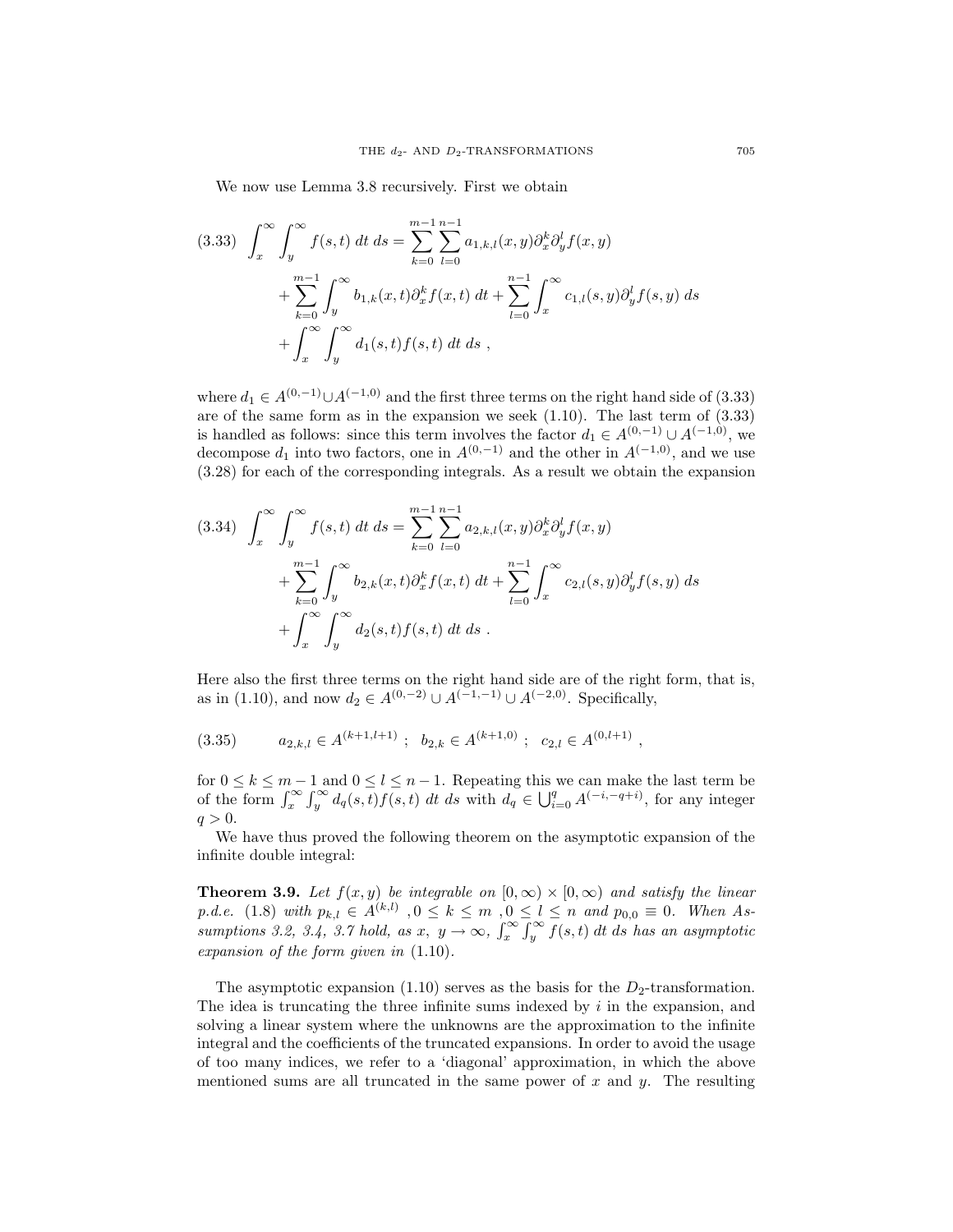linear system is

$$
(3.36) \tD_{n_1,n_2,n_3}^{(m,n)} = \int \int_{A_r} f(s,t) dt ds + \sum_{k=0}^{m-1} \sum_{l=0}^{n-1} x_r^{k+1} y_r^{l+1} \sum_{i=0}^{n_1} \sum_{j=0}^i \frac{\beta_{i-j,j}^{k,l}}{x_r^{i-j} y_r^j} \partial_x^k \partial_y^l f(x_r, y_r) + \sum_{k=0}^{m-1} x_r^{k+1} \sum_{i=0}^{n_2} \sum_{j=0}^i \frac{\gamma_{i-j,j}^k}{x_r^{i-j}} \int_{y_r}^{\infty} \frac{\partial_x^k f(x_r, t)}{t^j} dt + \sum_{l=0}^{n-1} y_r^{l+1} \sum_{i=0}^{n_3} \sum_{j=0}^i \frac{\delta_{j,i-j}^l}{y_r^{i-j}} \int_{x_r}^{\infty} \frac{\partial_y^l f(s, y_r)}{s^j} ds ,
$$

where  $r = 1, \ldots, N$ ,  $\{(x_r, y_r)\}_{r=1}^N$  is a chosen set of points in the first quadrant,  $A_r \equiv A_{x_r,y_r}$  as in (3.2), the unknowns are  $D_{n_1,n_2,n_3}^{(m,n)}$  and the coefficients  $\{\beta_{i-j,j}^{k,l}\},$  $\{\gamma_{i-j,j}^k\}$  and  $\{\delta_{j,i-j}^l\}$ , and *N* is the number of equations, given by

(3.37) 
$$
N = m \cdot n \cdot F(n_1) + m \cdot F(n_2) + n \cdot F(n_3) + 1,
$$

where  $F(x) = \frac{1}{2} \cdot (x+1) \cdot (x+2)$ . The value  $D_{n_1,n_2,n_3}^{(m,n)}$  in the solution vector represents the approximation to  $\int_0^\infty \int_0^\infty f(s,t) dt ds$ .

**A** class of exactness for the  $D_2$ -transformation. Let us look at a special class of  $B^{(m,n)}$  functions: those which satisfy (1.8), with  $p_{k,l}$  being constants. In this case it follows that in the asymptotic expansions on the right hand side of (1.10) only the terms with  $i = 0$  are non-zero. Hence  $D_{0,0,0}^{(m,n)}$  gives an exact value for  $\int_0^\infty \int_0^\infty f(s,t) dt ds$  in this case. In that respect, the *D*<sub>2</sub>-transformation is similar to the 2D analogue of the confluent  $\epsilon$ -algorithm.

**Practical implementation of the transformation.** The system of equations that has to be solved in order to obtain the approximation involves some infinite 1D integrals,  $\int_y^{\infty} \partial_x^k f(x_i, t) dt$ ,  $\int_x^{\infty} \partial_y^l f(s, y_i) ds$ , and double integrals  $\int_{A_i} f(s, t) dt ds$ ,  $i = 1, \ldots, N$ . Let us refer first to  $\int \int_{A_i} f(s, t) dt ds, i = 1, \ldots, N$ ; in order to find a satisfactory approximation to these double integrals, we split  $A_i$ , for each  $i$ , into 3 subsets, as follows:

$$
A_i = A_i^{xy} \cup A_i^x \cup A_i^y , \qquad i = 1, \dots N ,
$$

where:  $A_i^{xy} = [0, x_i] \times [0, y_i]$ ,  $A_i^{x} = [0, x_i] \times [y_i, \infty]$ ,  $A_i^{y} = [x_i, \infty] \times [0, y_i]$ . For the integral over  $A_i^{xy}$  we have used tensor product composite 6-point Gauss-Legendre rule, correct to 12 decimal digits. The integrals over  $A_i^x$  and  $A_i^y$  can be computed in several efficient ways. For example, in order to obtain an approximation to  $\int_{A_i^x} f = \int_0^{x_i} \int_{y_i}^{\infty} f(s,t) dt ds$ , we can take a sequence of finite double integrals,  $\int_0^{x_i} \int_{y_{i+j\xi}}^{y_{i+(j+1)\xi}} f(s,t) dt ds, j \ge 0$ , for a fixed small value of  $\xi$ , and apply the *d*transformation (or any other sequence extrapolation method) to sum these finite integrals. Alternatively, the *D*-transformation can be used. This also refers to the infinite 1D integrals in (3.36). In many cases examined, it has been observed that the integrands, as functions of either *x* or *y* only, belong to  $B^{(\overline{m})}$  for some small  $\overline{m}$ . In such cases, the *D*-transformation can be effectively applied to evaluate these infinite integrals. The actual evaluation of the different derivatives of *f* needed in the computation of the  $D_2$ -transformation can be done by direct differentiation,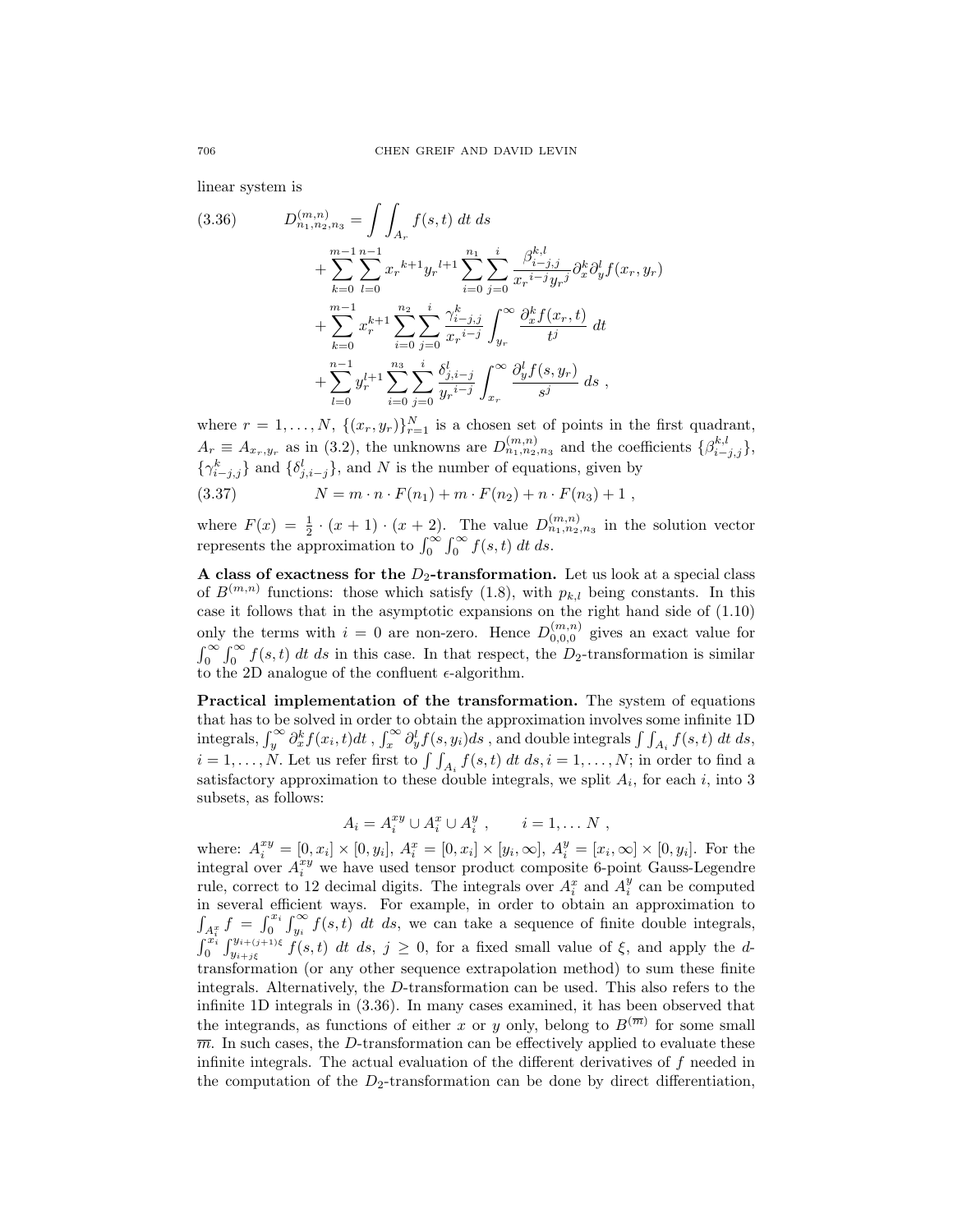or, it can be done to any required accuracy by appropriate divided differences approximations.

# 4. THE  $d_2$ -TRANSFORMATION FOR INFINITE 2D SERIES

We start this section by presenting the  $[A/S]_R$  approximant for infinite 2D sums [9] and reviewing some of its properties. See [8], [9], [10] for full details on the derivation. Further theoretical results and applications can be found in [2], [3] and [4].

**The**  $[A/S]_R$  **approximant** [10]**.** Given a 2D series, its terms are assumed to satisfy a linear relation of the form:

(4.1) 
$$
a_{i,j} = \sum_{(k,l) \in T} \alpha_{k,l} \Delta_1^k \Delta_2^l a_{i-k,j-l} , \qquad i \ge I , \quad j \ge J ,
$$

where *T* is a finite set of ordered pairs with nonnegative indices, with  $(0,0) \notin T$ , and  $I \geq max\{i \mid (i,j) \in T\}, J \geq max\{j \mid (i,j) \in T\}.$  For a set A of ordered pairs, we use the notation

(4.2) 
$$
A^+ = \{(i,j) | (i,j) \in A, i \ge 0, j \ge 0\}.
$$

Taking

(4.3) 
$$
A = \{(i, j) | i < M \text{ or } j < N\}, \quad M \ge I, \ N \ge J,
$$

it can be shown that by performing summation by parts, we obtain:

$$
(4.4) \qquad \sum_{i,j=0}^{\infty} a_{i,j} = \sum_{(i,j)\in A^+} a_{i,j} + \sum_{(k,l)\in T, k\cdot l \neq 0} \alpha_{k,l} \Delta_1^{k-1} \Delta_2^{l-1} a_{M-k,N-l} - \sum_{(k,0)\in T} \alpha_{k,0} \sum_{j=N}^{\infty} \Delta_1^{k-1} a_{M-k,j} - \sum_{(0,l)\in T} \alpha_{0,l} \sum_{i=M}^{\infty} \Delta_2^{l-1} a_{i,N-l} .
$$

Let *S* and *R* be finite subsets of  $\Omega^+$  such that  $|S| = |R| + 1$ , where  $|S|$  denotes the number of elements of *S*. The approximation  $[A/S]_R$  is defined as the value  $\Omega'$  in the solution vector  $(\Omega', {\beta_{i,j}})_{(i,j)\in R}$  of the linear system of equations

(4.5) 
$$
\Omega' - \sum_{(i,j)\in R} \beta_{i,j} a_{i-k,j-l} = A_{-k,-l} , \quad (k,l) \in S ,
$$

where  $A_{-k,-l}$  is the partial sum of the  $(-k, -l)$  translation of the *A* defined above. Notice that the system of equations for the computation of  $[A/S]_R$  involves the need to compute the infinite 1D sums appearing in  $A_{-k,-l}$ . In many cases, this can be efficiently done by using the *d*-transformation. Numerical examples, and the generalization to higher-dimensional series can be found in [10].

**The**  $d_2$ **-transformation.** The previous transformation handles well series whose terms satisfy approximately difference equations with constant coefficients. As in the case of integrals, we seek a transformation that can handle series of a more general class, namely series whose terms satisfy difference equations with variable coefficients rather than constant ones. The generalization is the  $d_2$ -transformation which is meant for evaluating infinite double sums  $(1.5)$  whose terms satisfy a linear double difference equation of the form (1.9). As in the case of infinite integrals, the derivation of the  $d_2$ -transformation is based upon obtaining an asymptotic expansion for the remainder of the double sum. The asymptotic expansion involves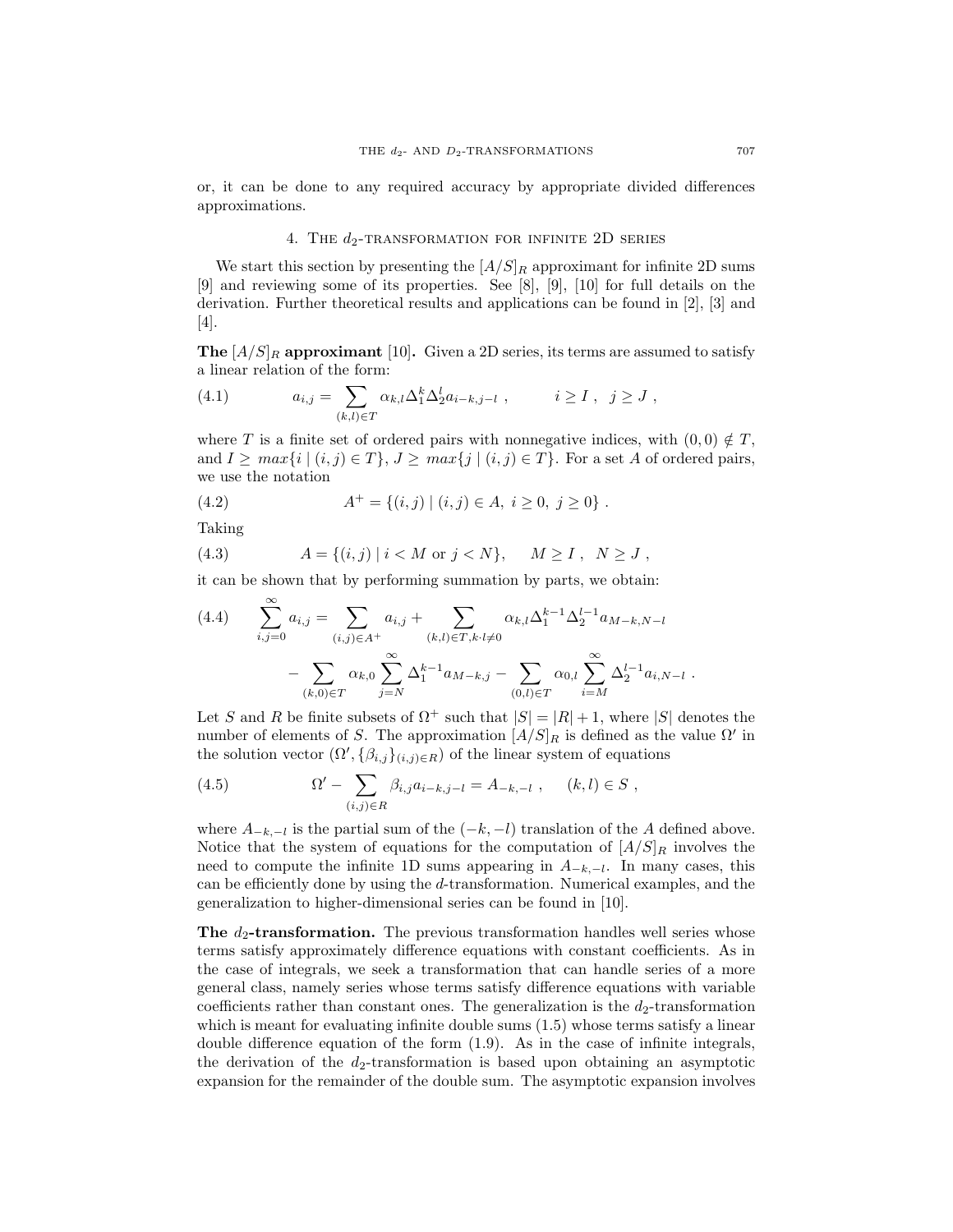infinite 1D 'boundary' series of a certain kind. In most cases, these one-dimensional sums can be well approximated by the *d*-transformation. In analogy to Theorem 3.9 for infinite 2D integrals whose integrands are in  $B^{(m,n)}$ , we now state a theorem for the sum of infinite 2D series, whose terms belong to the set of sequences  $\tilde{B}^{(m,n)}$ .

**Theorem 4.1.** Let  $|\sum_{q,r=0}^{\infty} a_{q,r}| < \infty$ , and let  $\{a_{q,r}\}_{q,r=0}^{\infty}$  satisfy the linear dif*ference equation* (1.9)*.* Denote  $s_{k,l}(q,r) = \sum_{j=k+1}^{m} (-1)^{j+k} \Delta_1^{j-k-1} p_{j,l}(q,r)$ ,  $k =$  $0, \ldots, m-1, l = 0, \ldots, n$  and let  $t_l(q,r) = \sum_{j=0}^m (-1)^j \Delta_1^j p_{j,l}(q,r), l = 0, \ldots, n.$ *Assume the following:*

- 1.  $\lim_{q \to \infty} [\Delta_1^{i-1} p_{k,l}(q,r)][\Delta_1^{k-i} \Delta_2^l a_{q,r}] = 0$ , for  $k = i, ..., m, i = 1, ..., m$ ,  $l = 0, \ldots, n$ .
- 2.  $\lim_{r \to \infty} \left[ \Delta_2^{i-1} s_{k,l}(q,r) \right] \left[ \Delta_1^k \Delta_2^{l-i} a_{q,r} \right] = 0$  and  $\lim_{r \to \infty} \left[ \Delta_2^{i-1} t_l(q,r) \right] \left[ \Delta_2^{l-i} a_{q,r} \right]$  $= 0$ , *for*  $i = 1, \ldots, n$ ,  $l = i, \ldots, n$ ,  $k = 0, \ldots, m - 1$ .
- 3. *Assumption 3.7 (stated in Section 3).*

*Then, for*  $Q$ ,  $R \rightarrow \infty$ ,  $\sum_{q=Q}^{\infty} \sum_{r=R}^{\infty} a_{q,r}$  *has an asymptotic expansion of the form* (1.11)*.*

The proof of this theorem is completely analogous to the proof of Theorem 3.9: the operator  $\partial_x$  is replaced by  $\Delta_1$ , the operator  $\partial_y$  is replaced by  $\Delta_2$ , and integration by parts is replaced by summation by parts. In a way analogous to the derivation of the *D*2-transformation, we can now define the *d*2-transformation. Let us make the following notations:

(4.6) 
$$
U_{Q,R}^{(i,p)} = \sum_{r=R}^{\infty} \frac{\Delta_1^p a_{Q,r}}{r^i} ,
$$

and

(4.7) 
$$
V_{Q,R}^{(i,p)} = \sum_{q=Q}^{\infty} \frac{\Delta_2^p a_{q,R}}{q^i} .
$$

The  $d_2$ -transformation is defined as the value  $d_{n_1,n_2,n_3}^{(m,n)}$  in the solution vector of the following linear system:

$$
(4.8) d_{n_1,n_2,n_3}^{(m,n)} = A_{Q_s,R_s} + \sum_{k=0}^{m-1} \sum_{l=0}^{n-1} Q_s^{k+1} R_s^{l+1} \sum_{i=0}^{n_1} \sum_{j=0}^i \frac{\beta_{i-j,j}^{k,l}}{Q_s^{i-j} R_s^{j}} \Delta_1^k \Delta_2^l a_{Q_s,R_s}
$$
  
+ 
$$
\sum_{k=0}^{m-1} Q_s^{k+1} \sum_{i=0}^{n_2} \sum_{j=0}^i \frac{\gamma_{i-j,j}^k}{Q_s^{i-j}} U_{Q_s,R_s}^{(j,k)} + \sum_{l=0}^{n-1} R_s^{l+1} \sum_{i=0}^{n_3} \sum_{j=0}^i \frac{\delta_{j,i-j}^l}{R_s^{i-j}} V_{Q_s,R_s}^{(j,l)},
$$

where  $s = 1, \ldots, N$ ,  $\{(Q_s, R_s)\}_{s=1}^N$  is a chosen set of indices,  $A_{Q_s, R_s}$  denotes the corresponding partial double sum,

(4.9) 
$$
A_{Q_s,R_s} = \sum_{i=0}^{\infty} \sum_{j=0}^{\infty} a_{i,j} - \sum_{i=Q_s}^{\infty} \sum_{j=R_s}^{\infty} a_{i,j} ,
$$

the unknowns are  $d_{n_1,n_2,n_3}^{(m,n)}$  and the coefficients  $\{\beta_{i-j,j}^{k,l}\}, \{\gamma_{i-j,j}^k\}$  and  $\{\delta_{j,i-j}^l\}$ , and *N* is the number of equations, given by (3.37).

The value  $d_{n_1,n_2,n_3}^{(m,n)}$  in the solution vector is the approximation to  $\sum_{i,j=0}^{\infty} a_{i,j}$ . The approximation to the infinite 1D sums in  $A_{Q_s,R_s}$ ,  $U_{Q_s,R_s}^{(j,k)}$  and  $V_{Q_s,R_s}^{(j,l)}$  can be obtained by the *d*-transformation.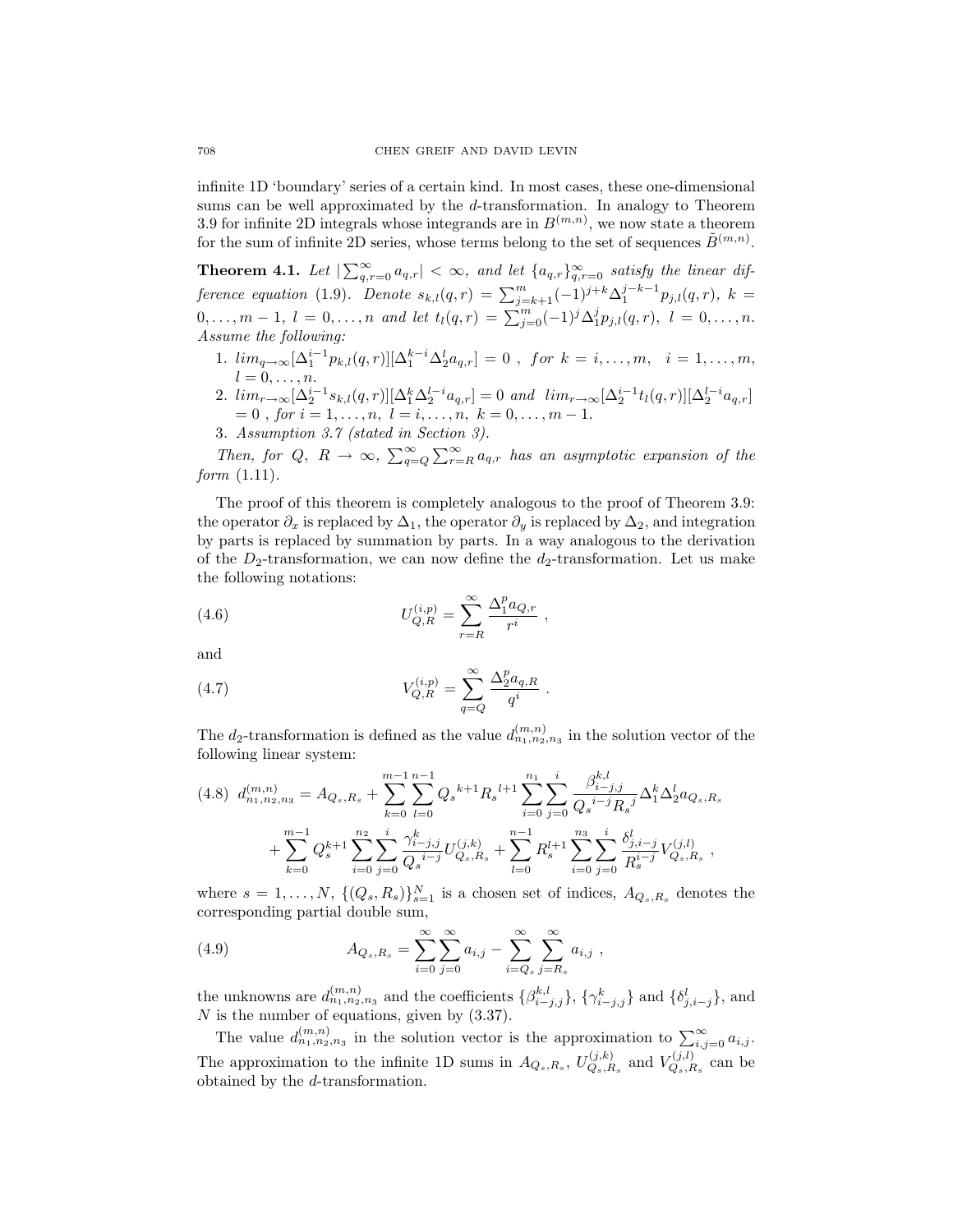*Remark. Application to double power series*. In this case, the 'boundary' infinite 1D sums that appear in the asymptotic expansion for the remainder, turn the approximation achieved by applying the *d*2-transformation into a bivariate function which does not have a simple structure. However, if one approximates the 'boundary' sums by Pad´e approximants, or by the *d*-transformation for 1D power series [12], then the  $d_2$ -transformation yields a rational approximation.

### 5. Numerical examples

In the tables that follow, the term 'cdd' refers to the number of *correct decimal digits*, computed by taking the logarithm of the absolute value of the approximation's error. The term 'Size' refers to the number of unknowns in the linear system solved for obtaining the approximation.

## **Example 5.1.**

$$
I = \int_0^\infty \int_0^\infty \frac{ds \ dt}{(1 + s^2 + t^2)^2} = \frac{\pi}{4} = 0.78539818525\dots.
$$

The integrand,  $f(x, y) = \frac{1}{(1+x^2+y^2)^2}$ , satisfies a first-order linear p.d.e. of the type presented in (1.8). In fact, there is more than one such equation that this function satisfies. For example, we have

$$
f = -\frac{1 + 2x^2}{8x} f_x + \frac{1 + 2y^2}{8y} f_y.
$$

In terms of equation (1.8), with  $m = n = 1$ , we can see that  $p_{1,0} \in A^{(1,0)}$  and  $p_{0,1} \in A^{(0,1)}$ , hence,  $f \in B^{(1,1)}$ . Verifying that the other conditions of Theorem 3.9 hold is easy. In Table 5.1 (on the next page) we present the results we have obtained for this integral. In this case, it is evident that the *D*-transformation (for infinite 1D integrals) can be successfully applied, due to the fact that *f*(*x, y*) satisfies the following two equations:

1. 
$$
f(x, y) = -\frac{1+x^2+y^2}{4x} f_x(x, y)
$$
.  
2.  $f(x, y) = -\frac{1+x^2+y^2}{4y} f_y(x, y)$ .

Hence,  $f(x, y)$ , as a function of one variable  $(x \text{ or } y)$ , belongs to  $B^{(1)}$ . In addition to that, *f*, as a function of one variable, satisfies all the conditions stated in the theorem which defines the 1D *D*-transformation, hence we expect to obtain a good approximation to the 1D integrals that appear in the asymptotic expansion. Numerical experiments verify this observation.

As input to the program we took  $m = n = 1$ , and  $(x_0, y_0) = (1, 1)$  as the point whose distance to the origin is the largest, out of all the points that are used in the system of equations.

The results in Table 5.1 illustrate the fast convergence of the  $D_2$ -transformation even with a zero degree approximation for the expansions involving the 'boundary terms'.

Faster convergence is observed for higher degree approximations, as presented in Table 5.2.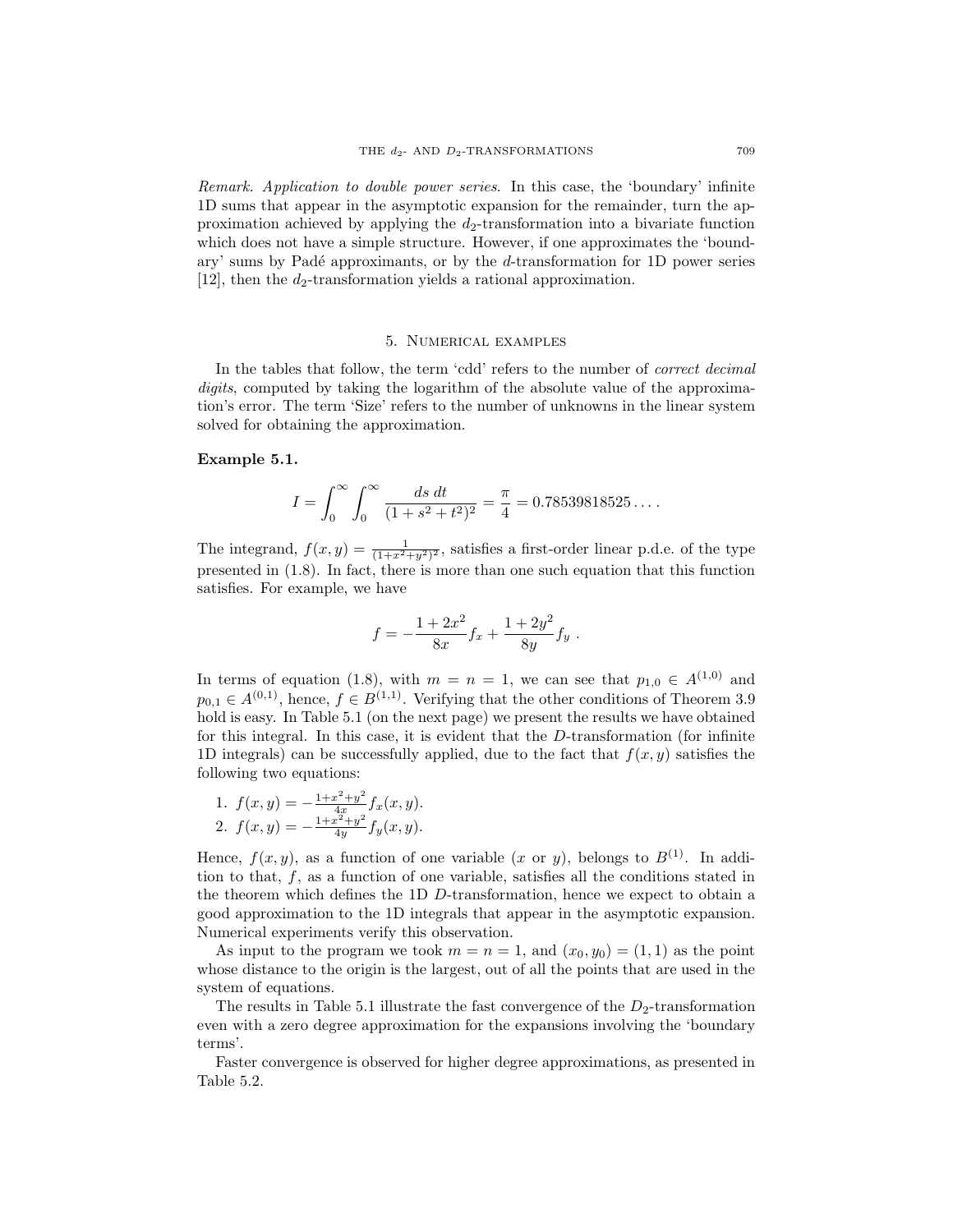| BLE<br>Δ. |  |
|-----------|--|
|           |  |

| $n_1, n_2, n_3$ Size   cdd |          | $n_1, n_2, n_3$ Size $\boxed{\text{cdd}}$ |    |      | $n_1, n_2, n_3$ Size |    | -cdd |
|----------------------------|----------|-------------------------------------------|----|------|----------------------|----|------|
| 0.0.0                      | $1.30\,$ | 3.0.0                                     |    | 4.13 | 6.0.0                |    | 6.51 |
| 1.0.0                      | 2.46     | 4,0,0                                     |    | 5.21 | 7.0.0                | 39 | 7.22 |
| 2,0,0                      | 3.76     | 5.0.0                                     | 24 | 5.96 | 8,0,0                |    | 8.32 |

TABLE  $5.2$ 

| $n_1, n_2, n_3$ Size   cdd |    |          | $\mid n_1, n_2, n_3 \mid$ Size $\mid$ cdd |    |      | $\mid n_1, n_2, n_3 \mid$ Size $\overline{\mid \text{cdd} \mid}$ |    |      |
|----------------------------|----|----------|-------------------------------------------|----|------|------------------------------------------------------------------|----|------|
|                            |    | $4.31\,$ | 1.2.2                                     |    | 4.09 | 1,3,3                                                            | 24 | 7.38 |
| 3.1.1                      |    |          | 3.2.2                                     | 23 | 5.67 | 3.3.3                                                            |    | 6.91 |
| 5.I.I                      | 28 |          | 5,2,2                                     |    |      | 5,3,3                                                            |    | 9.51 |

**Example 5.2.**

$$
I = \int_0^\infty \int_0^\infty \frac{\sin(s^2 + t^2)ds \, dt}{s^2 + t^2} = \frac{\pi^2}{8} = 1.23370055013617\dots
$$

This integral can be easily computed by using polar coordinates. The integrand,  $f(x,y) = \frac{\sin(x^2 + y^2)}{x^2 + y^2}$ , satisfies the p.d.e.:

$$
f = -\frac{1}{2x(x^2 + y^2)} f_x - \frac{1}{2y(x^2 + y^2)} f_y - \frac{1}{4xy} f_{xy} ,
$$

hence  $f(x, y) \in B^{(1,1)}$ . It is easy to verify that  $f(x, y)$  satisfies all the conditions that appear in Theorem 3.9. Notice that in terms of (1.8), we can use polynomials in inverse powers of *x* and *y*, with lower degrees than those used in (1.10). The integral in this example is considered a tough case, since the integrand oscillates rapidly as *x* and *y* grow larger. The matrix which represents the system of equations becomes ill conditioned very fast as its size grows larger. For systems of size 20*×*20 or so, the numerical instability becomes dominant. Despite the above difficulties, we obtain up to 4-5 digit accuracy, which is the expected accuracy, considering the truncation error in the asymptotic expansion.

At this point we mention that Sidi, [13], suggested a way to handle oscillatory integrals (he referred to the 1D case) by choosing the points  $x_r$  such that  $f^{(k_i)}(x_r) =$ 0. As a result, we end up with a singular matrix. However, this system can be reduced, by elimination of a few of its equations, to one that has a unique solution. The convergence properties of this modification of the *D*-transformation are brought in [13]. The same idea can be applied to the 2D case. The resulting system of equations will be smaller and less ill conditioned.

Table 5.3

| $n_1, n_2, n_3$ | Size | cdd  | $n_1, n_2, n_3$ | Size | cdd      | $n_1, n_2, n_3$ | Size | cdd      |
|-----------------|------|------|-----------------|------|----------|-----------------|------|----------|
| 0.0.0           |      |      | 0,1,1           |      | $2.46\,$ | $\rm 0.2.2$     |      | $2.48\,$ |
| 2,0,0           |      | 3.41 | 4,1,1           |      | J.J4     | 2,2,2           |      | $4.02\,$ |
| 4,0,0           |      | 4.63 |                 | 22   | $4.58\,$ |                 | 28   | $4.33\,$ |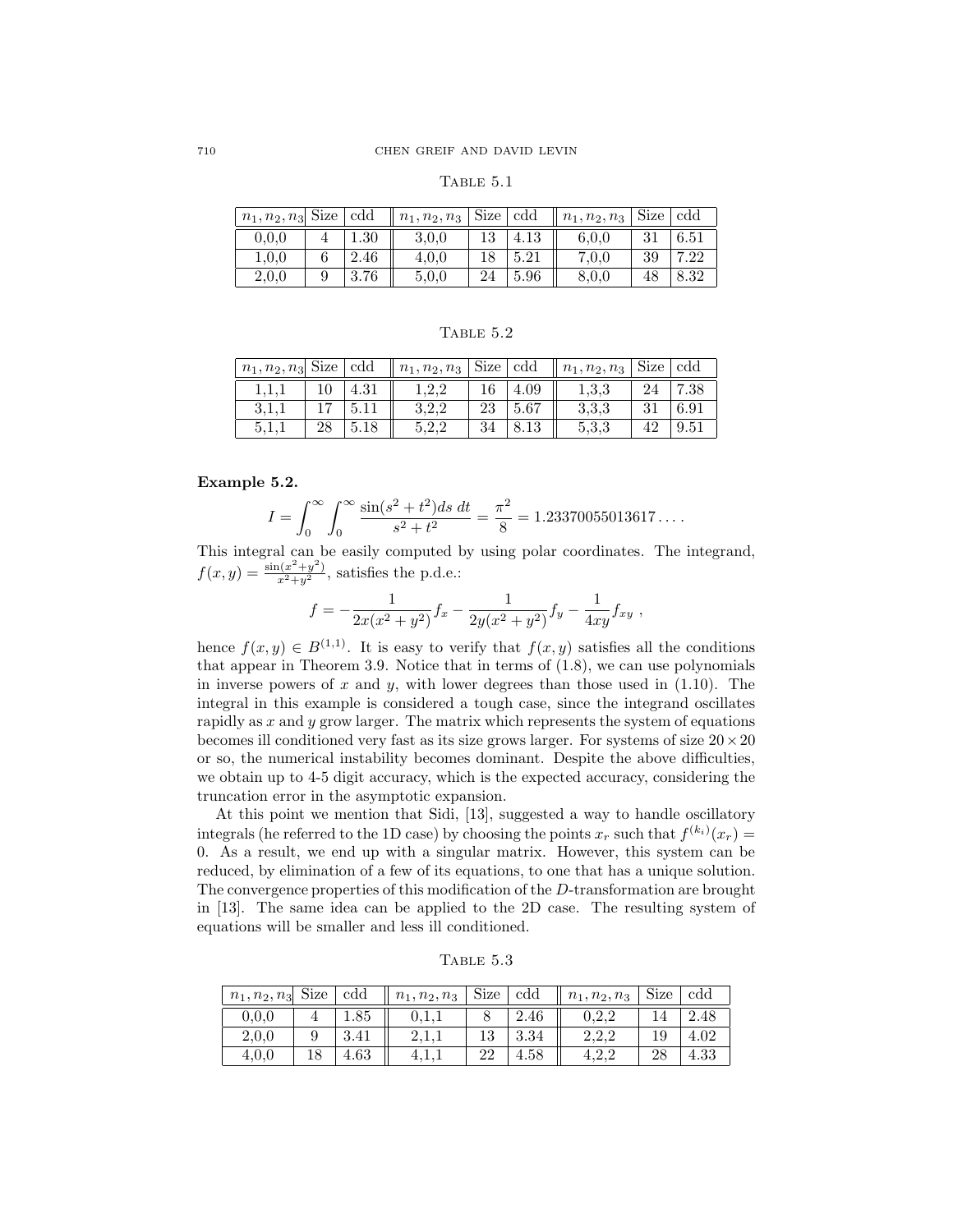**Example 5.3.**

$$
f(x,y) = \frac{32}{\pi^4} \sum_{m=1,2,3,\dots} \sum_{n=1,2,3,\dots} \frac{\sin(\frac{m\pi x}{a})\sin(\frac{n\pi y}{b})}{mn(\frac{m^2}{a^2} + \frac{n^2}{b^2})}.
$$

This example is taken from Sidi [13]. The function  $f(x, y)$  is the solution to the problem

$$
\begin{cases} \Delta f = -2 , & 0 < x < a , 0 < y < b ,\\ f(0, y) = f(a, y) = f(x, 0) = f(x, b) = 0 .\end{cases}
$$

The above infinite double series converges slowly. We use the  $d_2$ -transformation to accelerate its convergence. By the form of the series' terms follows that the appropriate orders of the double difference equation should be  $m = n = 2$ .

There is no known explicit expression for  $f(x, y)$ , but it can be expressed by an infinite 1D sum [13], as follows:

$$
f(x,y) = x(a-x) - \frac{8a^2}{\pi^3} \sum_{n=1,3,5,\dots} \frac{\cosh[\frac{n\pi(2y-b)}{2a}]}{n^3 \cosh(\frac{n\pi b}{2a})} \sin(\frac{n\pi x}{a}) ,
$$

and this series converges very fast when  $0 < y < b$ . Using this, it can be verified that, to 15 digit accuracy, with  $a = b = 2$  we have

$$
f(1,1) = 0.589370826252111\ldots
$$

In Table 5.4 we present the results we have obtained, using  $d_{n_1,n_2,n_3}^{(2,2)}$  with different values of  $n_1, n_2$  and  $n_3$ , so that the size of the system is not larger than 40.

Table 5.4

| $n_1, n_2, n_3$ Size   cdd |    |      | $\parallel n_1, n_2, n_3 \parallel$ Size $\boxed{\text{cdd}}$ |    |      | $n_1, n_2, n_3$ | Size | $\rm cdd$ |
|----------------------------|----|------|---------------------------------------------------------------|----|------|-----------------|------|-----------|
| 0.0.0                      |    | 5.63 | 0.1.1                                                         |    | .43  | 0.2.2           | 29   | 7.57      |
| 1,0,0                      |    | 6.97 | 1.1.1                                                         | 25 | 7.57 | .2.2            |      | $7.58\,$  |
| 2,0,0                      | 29 | 7.50 | 2,1,1                                                         | 27 | .44  |                 |      |           |

In order to demonstrate the significant effect of the  $d_2$ -transformation in this case, we give some 'diagonal' partial sums of  $f(1, 1)$ , using up to 200 terms of the original double series. Denoting the partial double sums of this series by  $A_{i,j}$ , we have:

 $A_{7,7} = 0.587553229...$ ,  $A_{13,13} = 0.589740256...$ ,  $A_{19,19} = 0.589244712...$ 

It is evident that approximating the infinite double sum by the partial sum using 200 terms of the series is only 3 digits accurate, whereas the  $d_2$ -transformation brings us to 7-8 digit accuracy by using not more than 40 terms.

**Example 5.4.**

$$
f(x,y) = \sum_{m=1}^{\infty} \sum_{n=1}^{\infty} \frac{x^{m-1}y^{n-1}}{m^2 + n^3}.
$$

This example was presented in [8], where 2D versions of the *t*-transformation [7] were studied and compared to Chisholm approximants [1]. Sidi, in [13], also used this example for testing another class of transformations. The function  $f(x, y)$  is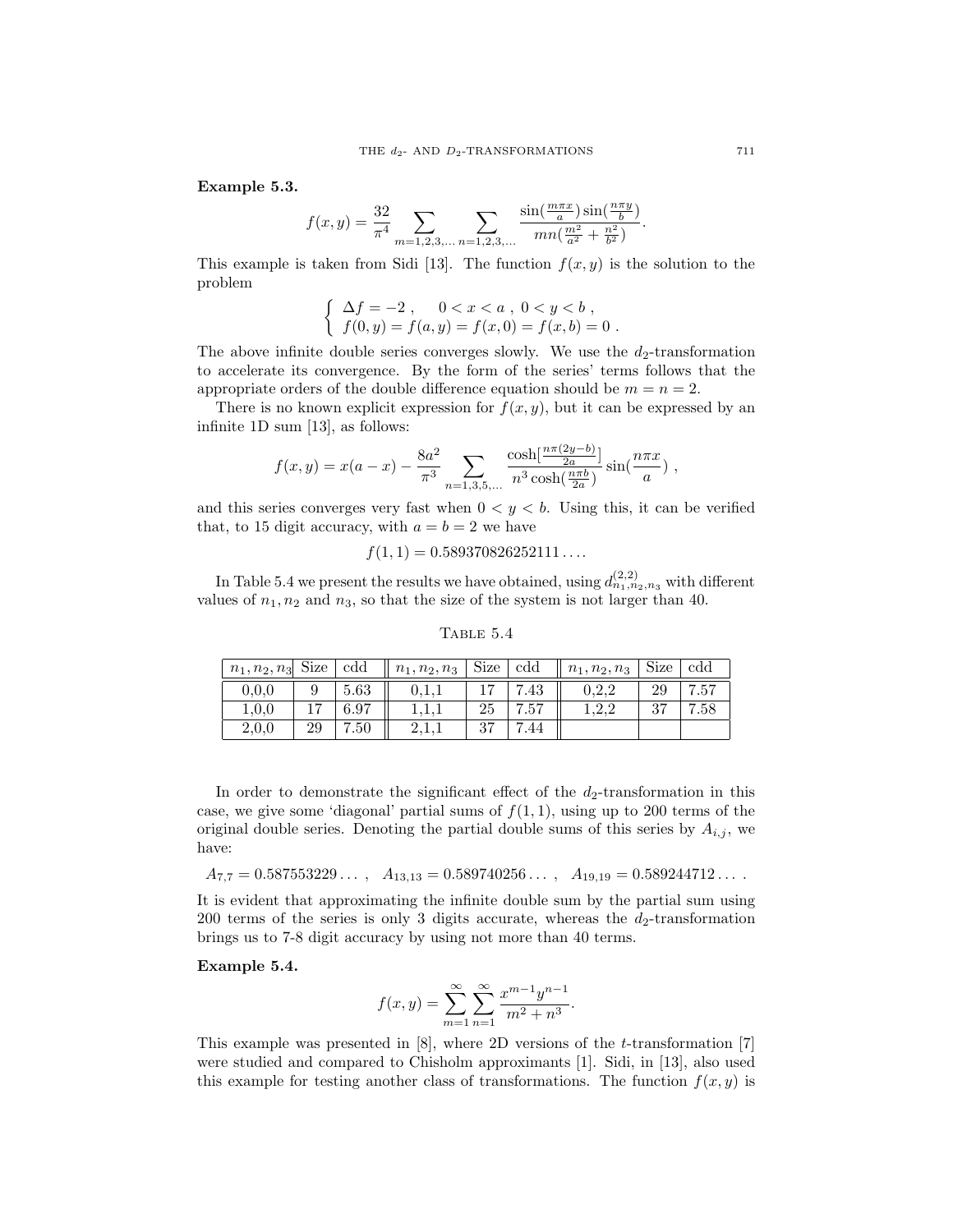not known analytically, and we learn about the quality of the approximations to this function by comparing to Sidi's approximations.

For fixed values of *x* and *y*, the series' terms belong to  $\tilde{B}^{(1,1)}$ . Hence,  $d_{n_1,n_2,n_3}^{(1,1)}$  is appropriate here. Note that the given double series diverges for  $|x| > 1$  or  $|y| > 1$ . Thus we expect to obtain better accuracy for small absolute values of *x* and *y*. Following is Table 5.5, where we present the approximations to  $f(1, 1)$  obtained with  $d_{n_1,n_2,n_3}^{(1,1)}$ , for different values of  $n_1, n_2$ , and  $n_3$ . We considered  $S = 0.3149104237$ , taken from [13] as the exact value.

| $n_1, n_2, n_3$ | Size | $\rm cdd$ | $n_1, n_2, n_3$ | Size | cdd  |
|-----------------|------|-----------|-----------------|------|------|
| 1,0,0           |      | 5.14      | 1,1,1           | 10   | 5.07 |
| 3,0,0           | 13   | 6.20      | 3,1,1           | 17   | 7.67 |
| 5,0,0           | 24   | 7.65      | 5,1,1           | 28   | 8.07 |
| 0,2,2           | 14   | 6.95      | 0,3,3           | 22   | 7.99 |
| 1,2,2           | 16   | 8.34      | 1,3,3           | 24   | 8.00 |

TABLE  $5.5$ 

For  $x = y = -0.5$  the series converges. Sidi [13] obtained the value  $S =$ 0.3843515211843. In Table 5.6 we present the results using  $d_{n_1,n_2,n_3}^{(1,1)}$ , referring to Sidi's approximation as the correct one.

Table 5.6

| $n_1, n_2, n_3$ | Size | $\rm{cdd}$ | $n_1, n_2, n_3$ | Size | $\rm cdd$    | $n_1, n_2, n_3$ | Size | $\rm{cdd}$ |
|-----------------|------|------------|-----------------|------|--------------|-----------------|------|------------|
| 0.0.0           |      | 5.72       | 0,1,1           |      | $^\prime.15$ | 0.2.2           |      | 8.62       |
| 2,0,0           |      | 6.62       | <b>⊥.⊥.⊥</b>    |      | 8.37         | 2,2,2           |      | 9.27       |
| 4.0.0           | 18   | 8.97       |                 | 22   | 9.15         | 4.2.2           |      | 9.00       |

For  $|x| > 1$  and  $|y| > 1$  the series diverges. The results obtained by  $d^{(1,1)}$  for  $x = y = -2$  were again compared to Sidi's result, and were identical to the 5th digit.

**Example 5.5.** In this example we consider the power series expansion of the function

$$
f(x,y) = (1 + x + 0.5y)^{-1.5}(1 + 2x + 0.2y)^{-0.5} + e^{-x - 2y},
$$

about the origin. The power series of  $\tilde{f}(x, y) = (1 + x + 0.5y)^{-1.5}(1 + 2x + 0.2y)^{-0.5}$ has terms which belongs to  $\tilde{B}^{(1,1)}$ . We examine the performance of the approximants  $d^{(1,1)}$  to f, which is the sum of  $\tilde{f}$  and a smooth bivariate function. The addition of the latter is expected to make a negative effect upon the performance of the transformation. *f* has two lines of singularity, at  $1 + x + 0.5y = 0$ , and at  $1+2x+0.2y=0$ . The point  $\left(-\frac{3}{8},-\frac{5}{4}\right)$  is a multicritical point. We first look at the value of *f* at a point which is inside the range for which the double power series of *f* converges:

$$
f(-0.2, -0.3) = 4.822308536399305...
$$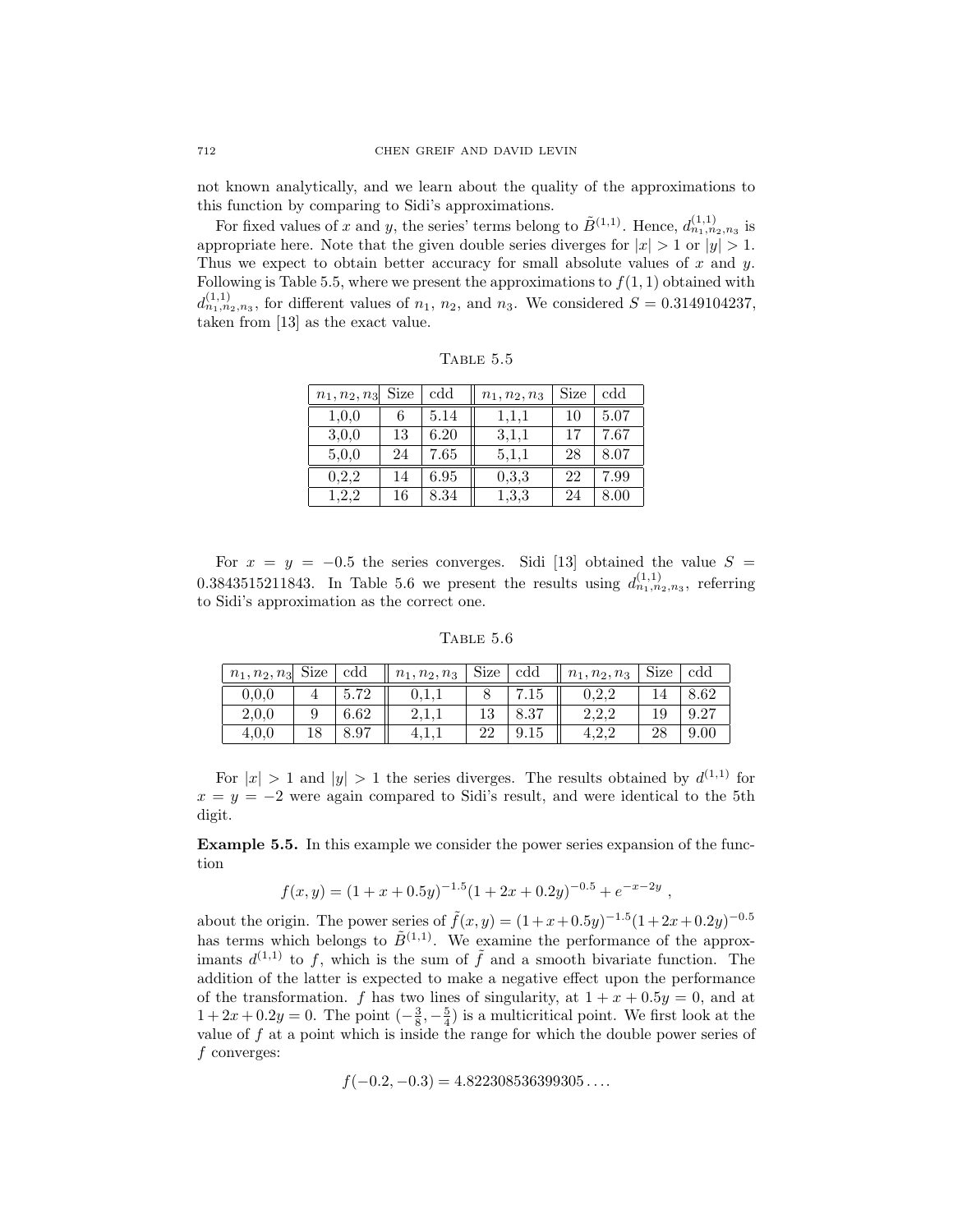## Table 5.7

| $n_1, n_2, n_3$ Size |     | cdd  | $n_1, n_2, n_3$ | Size | cdd  | $n_1, n_2, n_3$ | Size | cdd  |
|----------------------|-----|------|-----------------|------|------|-----------------|------|------|
| 1,0,0                |     | 2.15 |                 |      |      |                 |      | 5.80 |
| 3,0,0                | ⊥∪  |      | 3,1,1           |      | 5.99 | 3.2.2           | ∠⊾∪  | .40  |
| 5,0,0                | 47± |      | 1.1.d           |      |      | 5.2.2           |      |      |

For this series, the  $d_2$ -transformation works very efficiently, as is evident from Table 5.7.

Comparing the results we obtained with the partial sums of the series itself, the efficiency of the transformation is evident: the sum of the first 121 terms of the power series is

$$
A_{10,10} = 4.8221925669415\ldots;
$$

thus is accurate only to 5 digits, whereas the  $d_2$ -transformation is accurate to 7-8 digits using not more than 35 terms.

We have also found that the  $d_2$ -transformation is fairly efficient even beyond the radius of convergence. At the point  $(x, y) = (1, 1)$ ,

$$
f(1,1) = 0.1912084246051735...
$$

and we can still obtain an approximation which is accurate to 5-6 digits.

### Table 5.8

| $n_1, n_2, n_3$ Size $\vert \text{ c}\overline{\text{dd}} \vert$ |      | $n_1, n_2, n_3$ | Size | $\rm cdd$ | $n_1, n_2, n_3$ | . <sub>I</sub> Size I | $\rm cdd$ |
|------------------------------------------------------------------|------|-----------------|------|-----------|-----------------|-----------------------|-----------|
| 1,0,0                                                            |      | 1,1,1           |      | -3.71     |                 |                       | $4.68\,$  |
| 3.0.0                                                            | 3.15 | 3,1,1           |      | 5.41      | 3.2.2           | 23                    | 5.26      |
| 5.0.0                                                            | 5.15 | 5,1,1           | 28   | 6.05      | 5.2.2           |                       | 5.28      |

#### **REFERENCES**

- 1. J. S. R. Chisholm, 1973 Rational approximants defined from double power series, Math. Comp., **27** 841-848. MR **52:**3810
- 2. A. Cuyt, 1984 Padé Approximants for operators: Theory and Applications, Lecture Notes in Mathematics, Vol. 1065, Springer, Berlin. MR **86c:**41010
- 3. , 1986 Multivariate Pad´e approximants revisited, BIT, **26** 71-79. MR **87f:**41031
- 4. , 1990 A multivariate convergence theorem of the "de Montessus de Ballore type" to multipoles, J. Comp. Appl. Math., **32**, 47-57. MR **93h:**65012
- 5. C. Greif, 1994 Singularity detection and bivariate generalization of the *d* and *D* transformations, M.Sc. Thesis, Tel Aviv Univ.
- 6. D. Levin, 1971 Development of non-linear transformations of series and sequences to increase rate and domain of convergence, and their use for computing results from formal solutions to applied math. problems, M.Sc. Thesis, Tel Aviv Univ.
- 7.  $\frac{1}{12}$ , 1973 Development of non-linear transformations for improving convergence of sequences, Internat. J. Comput. Math. **B3** 371-388. MR **50:**11716
- 8.  $\_\_\_\$ , 1975 Methods for accelerating convergence of infinite series and integrals, Ph.D. Thesis, Tel Aviv Univ.
- 9.  $\_\_\_\$ 1976 General order Padé-type rational approximants defined from double power series J. Inst. Maths Applics. **18** 1-8. MR **55:**6066
- 10.  $\_\_\_\$ , 1980 On accelerating the convergence of infinite double series and integrals, Maths. Comput. **35**, 1331-1345. MR **82b:**65003